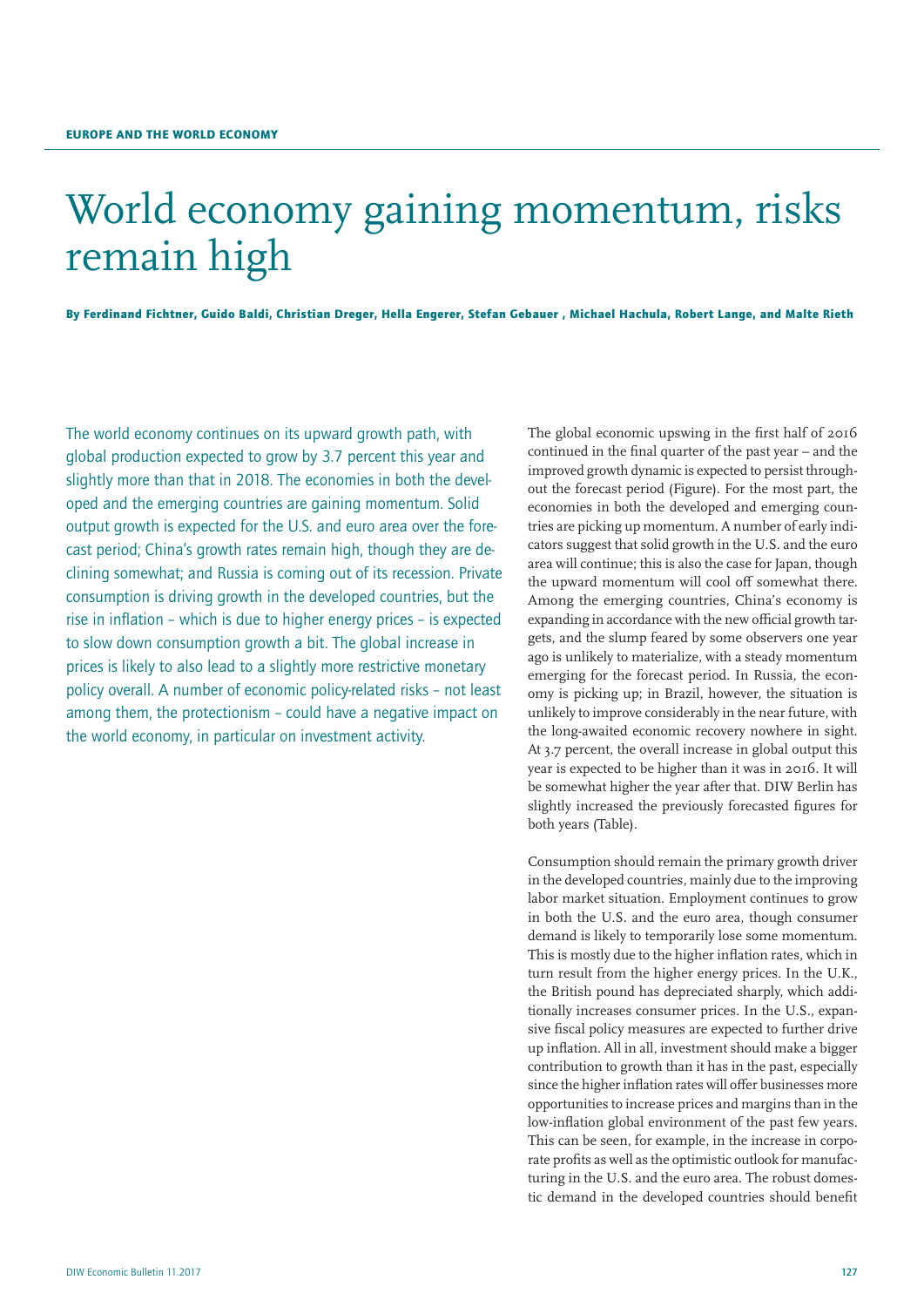#### Figure

World real GDP

In percent, percentage points



*Sources: National statistical offices, authors' own calculations and projections.*

© DIW Berlin 2017

The world economy is growing over the forecast period.

#### Table

Real Gross Domestic Product, Consumer Price Inflation, and Unemployment Rate in the World Economy

In Percent

the emerging countries' exports. The rise in commodity prices will also have a positive impact on many emerging economies, as well as on U.S. investment.

The global rise in prices, however, will probably lead to a tightening of monetary policy. In the U.S. in particular, the Federal Reserve's policy will be less expansionary due to the steadily improving economic situation. This should lead to a somewhat more restrictive monetary policy in the emerging countries as well, in order to avoid excessive capital outflows and exchange rate fluctuations. The central banks in Europe and Japan are expected to continue conducting a supporting policy over the course of the forecast period. Fiscal policy around the world will be somewhat more expansive than previously, with stimulus measures expected in the U.S.

There are a number of risks for the global economy, which may particularly affect investment more adversely than this forecast assumes. The unpredictability of the new U.S. government's economic policies, the forthcoming Brexit negotiations, and the upcoming elections in several key euro area countries could increase uncertainty in both the U.S. and Europe. An increase in worldwide protectionism – mainly originating in the U.S. – poses risks for world trade, and this could have particularly negative effects on export-oriented economies as well as on some emerging Asian and Latin American countries.

|                                     | GDP    |        |      |                                       | <b>Consumer prices</b> |        |      |      |                              |      |      |      |
|-------------------------------------|--------|--------|------|---------------------------------------|------------------------|--------|------|------|------------------------------|------|------|------|
|                                     |        |        |      | Change over previous year, in percent |                        |        |      |      | Unemployment rate in percent |      |      |      |
|                                     | 2015   | 2016   | 2017 | 2018                                  | 2015                   | 2016   | 2017 | 2018 | 2015                         | 2016 | 2017 | 2018 |
| Euro area                           | 1,9    | 1,7    | 1,6  | 1,6                                   | 0,0                    | 0,2    | 1,6  | 1,3  | 10,9                         | 10,0 | 9,4  | 9,1  |
| without Germany                     | 2,1    | 1,7    | 1,5  | 1,5                                   | $-0,1$                 | 0,1    | 1,6  | 1,3  | 13.8                         | 12,7 | 12,1 | 11,8 |
| France                              | 1,2    | 1,1    | 1,3  | 1,5                                   | 0,1                    | 0,2    | 1,5  | 1.4  | 10.4                         | 10,1 | 9,9  | 9,8  |
| Italy                               | 0,6    | 1,0    | 1,0  | 1,1                                   | 0,1                    | $-0,1$ | 1,1  | 1,1  | 11,9                         | 11,7 | 11,4 | 11,5 |
| Spain                               | 3,2    | 3,2    | 2,3  | 2,0                                   | $-0,5$                 | $-0,2$ | 2,1  | 1,4  | 22,1                         | 19,6 | 17,9 | 16,9 |
| Netherlands                         | 2,0    | 2,1    | 1,9  | 1,7                                   | 0,2                    | 0,1    | 1,5  | 1,4  | 6,9                          | 6,0  | 5,5  | 5,4  |
| United Kingdom                      | 2,2    | 1,8    | 1,4  | 1,2                                   | 0,0                    | 0,7    | 2,6  | 2,2  | 5,3                          | 4,9  | 5,3  | 5,5  |
| <b>USA</b>                          | 2,6    | 1,6    | 2,3  | 2,5                                   | 0,1                    | 1,3    | 2,1  | 2,1  | 5,3                          | 4,9  | 4,6  | 4,5  |
| Japan                               | 1,3    | 1,0    | 0,6  | 0,5                                   | 0,8                    | $-0,1$ | 0,6  | 0,4  | 3,4                          | 3,1  | 3,2  | 3,2  |
| South Korea                         | 2,6    | 2,7    | 2,4  | 2,7                                   | 0,7                    | 1,0    | 2,0  | 2,7  | 3,6                          | 3,7  | 3,0  | 3,0  |
| Central Eastern Europe <sup>1</sup> | 4,0    | 2,9    | 3,3  | 3,4                                   | $-0,4$                 | $-0,2$ | 1,5  | 2,1  | 7,0                          | 5,8  | 5,3  | 5,0  |
| Turkey                              | 4,1    | 2,2    | 2,2  | 3,3                                   | 7,7                    | 7,8    | 8,1  | 7,6  | 10,3                         | 10,8 | 11,6 | 10,9 |
| Russia                              | $-2,8$ | $-0,2$ | 1,1  | 1,5                                   | 15,5                   | 7,0    | 4,6  | 4,1  | 5,6                          | 5,5  | 5,4  | 5,3  |
| China                               | 6,5    | 6,7    | 6,3  | 6,0                                   | $-0,6$                 | 0,5    | 2,5  | 4,5  | 4,1                          | 4,1  | 4,1  | 4,1  |
| India                               | 7,4    | 7,3    | 7,0  | 6,9                                   | 1,0                    | 3,3    | 6,0  | 6,1  |                              |      |      |      |
| <b>Brazil</b>                       | $-3,9$ | $-3,1$ | 0,4  | 1,5                                   | 9,0                    | 8,5    | 5,7  | 5,7  | 8,3                          | 11,2 | 12,4 | 10,6 |
| Mexico                              | 2,6    | 2,1    | 2,7  | 2,3                                   | 2,7                    | 2,8    | 3,6  | 3,2  | 4,3                          | 3,9  | 4,8  | 4,8  |
| <b>Advanced Economies</b>           | 2,2    | 1,6    | 1,8  | 1,9                                   | 0,2                    | 0.8    | 1,8  | 1,7  | 6,4                          | 5,9  | 5,7  | 5,5  |
| <b>Emerging Markets</b>             | 4,7    | 4,8    | 5,1  | 5,1                                   | 2,3                    | 2,7    | 3,9  | 4,9  | 5,2                          | 5,4  | 5,6  | 5,3  |
| World                               | 3,6    | 3,4    | 3,7  | 3,8                                   | 1,4                    | 1,9    | 3,0  | 3,6  | 5,7                          | 5,6  | 5,6  | 5,4  |

*1 This group consists of Central und Eastern European countries within the European Union but that are not part of the monetary union: Romania, Bulgaria, Hungary, Poland, the Czech Republic and Croatia.*

*National statistical offices; DIW spring projections 2017.*

© DIW Berlin 2017

The world economy is gaining momentum.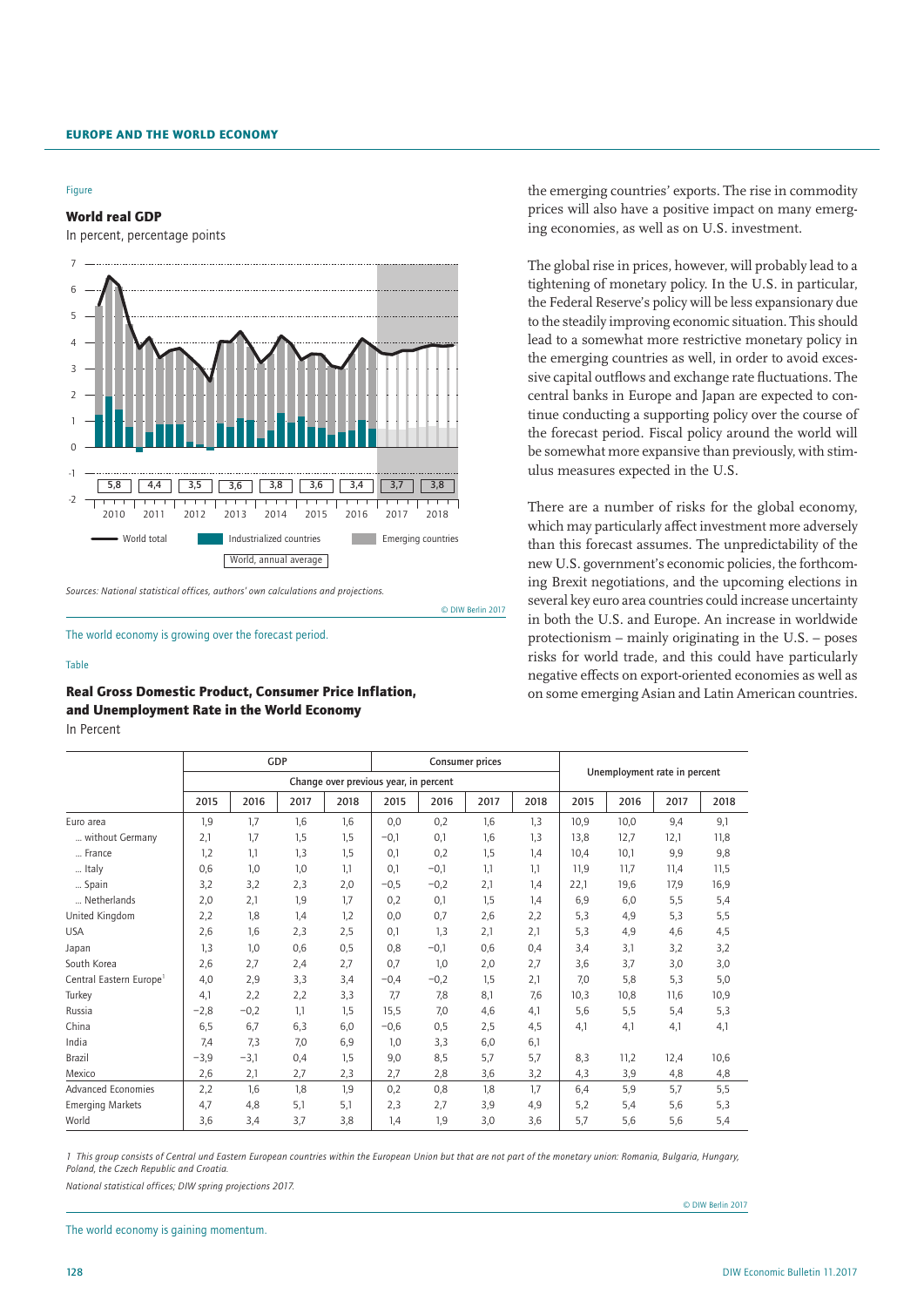#### Main aggregates for sector accounts MAIN AGGREGATES FOR SECTOR ACCOUNTS

## Annual results 2018

| <b>Billion Euro</b> |                                  |                                                                           |                |                                                |                          |                                                          |                          |
|---------------------|----------------------------------|---------------------------------------------------------------------------|----------------|------------------------------------------------|--------------------------|----------------------------------------------------------|--------------------------|
|                     |                                  | specification                                                             | Total economy  | Non financial<br>and financial<br>corporations | General government       | Households and<br>non-profit inst.<br>serving households | Rest of the world        |
| 3                   |                                  | Gross value added                                                         | 2,901.1        | 1,951.4                                        | 309.1                    | 640.6                                                    | $\overline{a}$           |
| 4                   | $\overline{\phantom{a}}$         | Consumption of fixed capital                                              | 568.4          | 326.3                                          | 70.7                     | 171.4                                                    |                          |
| 5                   | $=$                              | Net value added <sup>1</sup>                                              | 2,332.8        | 1,625.2                                        | 238.4                    | 469.2                                                    | $-220.1$                 |
| 6                   |                                  | Compensation of employees, paid                                           | 1,653.1        | 1,177.7                                        | 242.7                    | 232.7                                                    | 14.7                     |
| 7                   |                                  | Other taxes on production, paid                                           | 22.8           | 13.1                                           | 0.2                      | 9.5                                                      |                          |
| 8                   | $\ddot{}$                        | Other subsidies on production, received                                   | 25.6           | 23.9                                           | 0.2                      | 1.5                                                      | $\overline{a}$           |
| 9                   | $=$                              | Operating surplus, net/mixed income, net                                  | 682.5          | 458.3                                          | $-4.3$                   | 228.5                                                    | $-234.8$                 |
| 10                  | $^{+}$                           | Compensation of employees, received                                       | 1,659.5        |                                                | $\overline{\phantom{a}}$ | 1,659.5                                                  | 8.3                      |
| 11                  | $\overline{a}$                   | Subsidies, paid                                                           | 27.9           |                                                | 27.9                     | ÷                                                        | 5.4                      |
| 12                  | $+$                              | Taxes on production and imports, received                                 | 342.1          | $\overline{\phantom{a}}$                       | 342.1                    | $\overline{\phantom{a}}$                                 | 6.9                      |
| 13                  | $\overline{\phantom{m}}$         | Property income, paid                                                     | 722.4          | 654.0                                          | 41.9                     | 26.5                                                     | 176.8                    |
| 14                  | $^{+}$                           | Property income, received                                                 | 787.6          | 370.3                                          | 16.5                     | 400.8                                                    | 111.6                    |
| 15                  | $=$                              | Net national income/Balance of prim income, net                           | 2,721.4        | 174.6                                          | 284.6                    | 2,262.2                                                  | $-290.2$                 |
| 16                  | $\overline{a}$                   | Current taxes on income, wealth, etc, paid                                | 392.5          | 76.3                                           | $\overline{\phantom{a}}$ | 316.2                                                    | 10.7                     |
| 17                  | $^{+}$                           | Current taxes on income, wealth, etc, received                            | 402.7          |                                                | 402.7                    | $\overline{a}$                                           | 0.4                      |
| 18                  | $\overline{\phantom{a}}$         | Net social contributions, paid                                            | 668.0          | $\overline{a}$                                 | $\overline{\phantom{a}}$ | 668.0                                                    | 3.8                      |
| 19                  | $+$                              | Net social contributions, received                                        | 668.9          | 122.8                                          | 545.3                    | 0.8                                                      | 2.9                      |
| 20                  |                                  | Social benefits other than soc transf in kind, paid                       | 569.2          | 63.2                                           | 505.2                    | 0.8                                                      | 0.5                      |
| 21                  | $^{+}$                           | Social benefits other than soc transf in kind, receiv                     | 562.2          | $\overline{\phantom{a}}$                       | $\overline{\phantom{a}}$ | 562.2                                                    | 7.5                      |
| 22                  | $\overline{\phantom{a}}$         | Other current transfers, paid                                             | 310.5          | 157.0                                          | 76.9                     | 76.7                                                     | 50.5                     |
| 23                  | $^{+}$                           | Other current transfers, received                                         | 270.7          | 146.9                                          | 19.6                     | 104.3                                                    | 90.3                     |
| 24                  | $\equiv$                         | Disposable income, net                                                    | 2,685.7        | 147.8                                          | 670.0                    | 1,867.8                                                  | $-254.5$                 |
| 25                  | $\overline{\phantom{a}}$         | Final consumption expenditure                                             | 2,367.2        | $\qquad \qquad -$                              | 641.0                    | 1,726.2                                                  | $\overline{a}$           |
| 26                  | $+$                              | Adjustment for the change in net equity of households in pension<br>funds | $\overline{a}$ | $-48.8$                                        | $\overline{\phantom{a}}$ | 48.8                                                     |                          |
| 27                  | $=$                              | Net saving                                                                | 318.5          | 99.0                                           | 29.1                     | 190.4                                                    | $-254.5$                 |
| 28                  |                                  | Capital transfers, paid                                                   | 49.1           | 7.6                                            | 32.2                     | 9.3                                                      | 4.8                      |
| 29                  | $^{+}$                           | Capital transfers, received                                               | 46.0           | 22.6                                           | 12.0                     | 11.4                                                     | 7.9                      |
| 30                  | $\overline{\phantom{a}}$         | Gross capital formation                                                   | 632.4          | 357.1                                          | 70.5                     | 204.8                                                    | $\overline{\phantom{a}}$ |
| 31                  | $^{+}$                           | Consumption of fixed capital                                              | 568.4          | 326.3                                          | 70.7                     | 171.4                                                    | $\overline{a}$           |
| 32                  | $\overline{\phantom{a}}$         | Acquisitions less disposals of valuables                                  | $-2.1$         | 1.7                                            | $-5.2$                   | 1.4                                                      | 2.1                      |
| 33                  |                                  | $=$ Net lending $(+)/$ Net borrowing $(-)$                                | 253.5          | 81.5                                           | 14.3                     | 157.7                                                    | $-253.5$                 |
|                     |                                  | memorandum item:                                                          |                |                                                |                          |                                                          |                          |
| 34                  |                                  | Disposable income, net                                                    | 2,685.7        | 147.8                                          | 670.0                    | 1,867.8                                                  | $-254.5$                 |
| 35                  | $\overline{\phantom{a}}$         | Social transfers in kind, paid                                            | 421.6          | $\overline{\phantom{a}}$                       | 421.6                    | $\overline{\phantom{a}}$                                 | $\qquad \qquad =$        |
| 36                  | $\begin{array}{c} + \end{array}$ | Social transfers in kind, received                                        | 421.6          | $\qquad \qquad -$                              | $\overline{\phantom{a}}$ | 421.6                                                    | $\qquad \qquad -$        |
| 37                  | $=$                              | Adjusted disposable income, net                                           | 2,685.7        | 147.8                                          | 248.4                    | 2,289.4                                                  | $-254.5$                 |
| 38                  | $\overline{\phantom{a}}$         | Actual final consumption <sup>2</sup>                                     | 2,367.2        | $\qquad \qquad -$                              | 219.3                    | 2,147.9                                                  | $\overline{a}$           |
| 39                  | $+$                              | Adjustment for the change in net equity of households in pension<br>funds | $\overline{a}$ | $-48.8$                                        | $\overline{\phantom{m}}$ | 48.8                                                     |                          |
|                     |                                  | $40 = Net saving$                                                         | 318.5          | 99.0                                           | 29.1                     | 190.4                                                    | $-254.5$                 |
|                     |                                  |                                                                           |                |                                                |                          |                                                          |                          |

1 Concerning Rest of the world: imports minus exports of goods and services to/from rest of the world.<br>2 The actual final consumption of general government corresponds only to collective final consumption of mouseholds and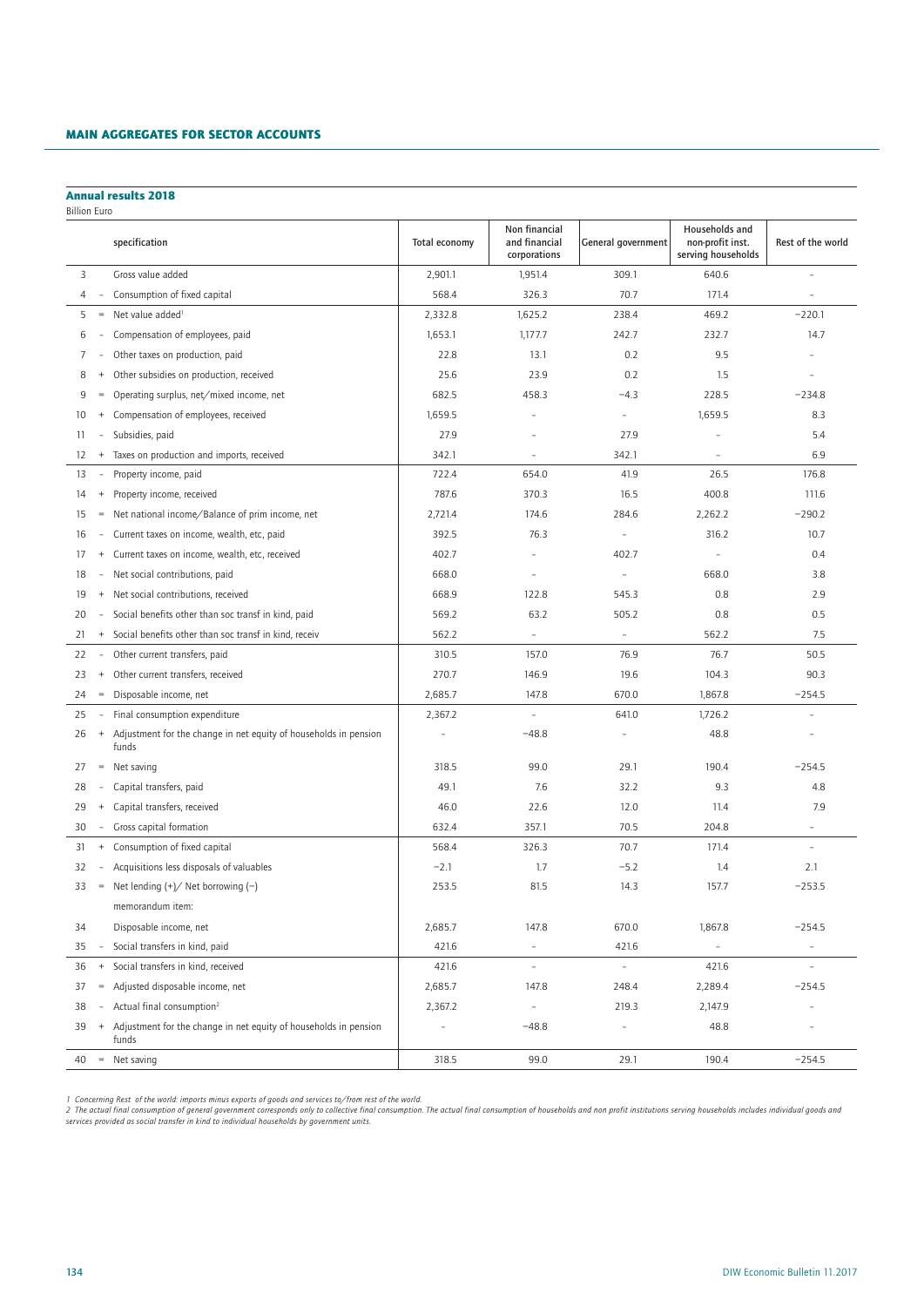#### Main aggregates for sector accounts MAIN AGGREGATES FOR SECTOR ACCOUNTS

### Annual results 2018

Billion Euro

|                |                                   | specification                                                             | Total economy  | Non financial<br>and financial<br>corporations | General government       | Households and<br>non-profit inst.<br>serving households | Rest of the world        |
|----------------|-----------------------------------|---------------------------------------------------------------------------|----------------|------------------------------------------------|--------------------------|----------------------------------------------------------|--------------------------|
| 3              |                                   | Gross value added                                                         | 2,994.5        | 2,011.8                                        | 317.0                    | 665.6                                                    |                          |
| 4              | $\overline{\phantom{a}}$          | Consumption of fixed capital                                              | 586.1          | 336.2                                          | 72.9                     | 177.0                                                    | $\overline{a}$           |
| 5              | $\hspace{0.1cm} = \hspace{0.1cm}$ | Net value added <sup>1</sup>                                              | 2,408.3        | 1,675.7                                        | 244.1                    | 488.5                                                    | $-219.9$                 |
| 6              | $\overline{\phantom{a}}$          | Compensation of employees, paid                                           | 1,711.9        | 1,220.9                                        | 249.0                    | 242.0                                                    | 15.3                     |
| $\overline{7}$ | $\sim$                            | Other taxes on production, paid                                           | 23.1           | 13.2                                           | 0.2                      | 9.7                                                      | $\bar{a}$                |
| 8              | $^{+}$                            | Other subsidies on production, received                                   | 25.6           | 24.0                                           | 0.2                      | 1.5                                                      |                          |
| 9              | $=$                               | Operating surplus, net/mixed income, net                                  | 699.0          | 465.5                                          | $-4.8$                   | 238.3                                                    | $-235.2$                 |
| 10             | $^{+}$                            | Compensation of employees, received                                       | 1,718.4        |                                                | $\overline{\phantom{a}}$ | 1,718.4                                                  | 8.9                      |
| 11             | $\overline{\phantom{a}}$          | Subsidies, paid                                                           | 28.2           |                                                | 28.2                     |                                                          | 5.3                      |
| 12             | $\begin{array}{c} + \end{array}$  | Taxes on production and imports, received                                 | 350.1          | $\overline{\phantom{a}}$                       | 350.1                    | ۰                                                        | 6.9                      |
| 13             |                                   | Property income, paid                                                     | 726.5          | 659.2                                          | 41.9                     | 25.4                                                     | 179.6                    |
| 14             | $^{+}$                            | Property income, received                                                 | 794.8          | 372.2                                          | 18.7                     | 404.0                                                    | 111.3                    |
| 15             | $=$                               | Net national income/Balance of prim income, net                           | 2,807.6        | 178.5                                          | 293.9                    | 2,335.2                                                  | $-293.0$                 |
| 16             | $\overline{\phantom{a}}$          | Current taxes on income, wealth, etc, paid                                | 406.5          | 82.1                                           | $\overline{\phantom{a}}$ | 324.4                                                    | 11.0                     |
| 17             | $\begin{array}{c} + \end{array}$  | Current taxes on income, wealth, etc, received                            | 417.1          |                                                | 417.1                    | $\overline{a}$                                           | 0.5                      |
| 18             | $\overline{\phantom{a}}$          | Net social contributions, paid                                            | 692.1          | $\overline{a}$                                 | ÷,                       | 692.1                                                    | 3.9                      |
| 19             | $\begin{array}{c} + \end{array}$  | Net social contributions, received                                        | 693.0          | 127.2                                          | 564.9                    | 0.8                                                      | 3.1                      |
| 20             |                                   | Social benefits other than soc transf in kind, paid                       | 586.7          | 65.1                                           | 520.8                    | 0.8                                                      | 0.5                      |
| 21             | $\begin{array}{c} + \end{array}$  | Social benefits other than soc transf in kind, receiv                     | 579.4          | $\overline{\phantom{a}}$                       | $\bar{\phantom{a}}$      | 579.4                                                    | 7.8                      |
| 22             | $\overline{\phantom{a}}$          | Other current transfers, paid                                             | 320.8          | 157.4                                          | 83.3                     | 80.1                                                     | 45.2                     |
| 23             | $\begin{array}{c} + \end{array}$  | Other current transfers, received                                         | 275.6          | 151.3                                          | 19.8                     | 104.5                                                    | 90.3                     |
| 24             | $\hspace{1.6cm} = \hspace{1.6cm}$ | Disposable income, net                                                    | 2,766.5        | 152.4                                          | 691.6                    | 1,922.5                                                  | $-252.0$                 |
| 25             | $\overline{\phantom{a}}$          | Final consumption expenditure                                             | 2,440.6        | $\bar{\phantom{a}}$                            | 664.7                    | 1,775.9                                                  | $\overline{a}$           |
| 26             | $+$                               | Adjustment for the change in net equity of households in pension<br>funds | $\overline{a}$ | $-49.2$                                        | $\overline{a}$           | 49.2                                                     |                          |
| 27             | $\hspace{0.1cm} = \hspace{0.1cm}$ | Net saving                                                                | 325.9          | 103.2                                          | 26.9                     | 195.8                                                    | $-252.0$                 |
| 28             |                                   | Capital transfers, paid                                                   | 49.2           | 7.6                                            | 31.8                     | 9.8                                                      | 4.8                      |
| 29             | $\begin{array}{c} + \end{array}$  | Capital transfers, received                                               | 46.1           | 23.4                                           | 11.2                     | 11.4                                                     | 7.9                      |
| 30             | $\overline{\phantom{a}}$          | Gross capital formation                                                   | 660.0          | 371.8                                          | 72.0                     | 216.3                                                    | $\overline{\phantom{a}}$ |
| 31             | $\begin{array}{c} + \end{array}$  | Consumption of fixed capital                                              | 586.1          | 336.2                                          | 72.9                     | 177.0                                                    | $\sim$                   |
| 32             | $\overline{\phantom{a}}$          | Acquisitions less disposals of valuables                                  | $-2.5$         | $-1.7$                                         | $-1.4$                   | 0.6                                                      | 2.5                      |
| 33             | $\hspace{0.1cm} = \hspace{0.1cm}$ | Net lending $(+)/$ Net borrowing $(-)$                                    | 251.4          | 85.2                                           | 8.6                      | 157.6                                                    | $-251.4$                 |
|                |                                   | memorandum item:                                                          |                |                                                |                          |                                                          |                          |
| 34             |                                   | Disposable income, net                                                    | 2,766.5        | 152.4                                          | 691.6                    | 1,922.5                                                  | $-252.0$                 |
| 35             |                                   | Social transfers in kind, paid                                            | 442.4          | $\bar{\phantom{a}}$                            | 442.4                    |                                                          | $\overline{\phantom{a}}$ |
| 36             | $^{\mathrm{+}}$                   | Social transfers in kind, received                                        | 442.4          | $\overline{\phantom{a}}$                       | $\overline{\phantom{a}}$ | 442.4                                                    | $\overline{\phantom{a}}$ |
| 37             | $\hspace{1.6cm} = \hspace{1.6cm}$ | Adjusted disposable income, net                                           | 2,766.5        | 152.4                                          | 249.2                    | 2,364.9                                                  | $-252.0$                 |
| 38             |                                   | Actual final consumption <sup>2</sup>                                     | 2,440.6        | $\overline{\phantom{m}}$                       | 222.3                    | 2,218.3                                                  | $\overline{a}$           |
| 39             | $+$                               | Adjustment for the change in net equity of households in pension<br>funds |                | $-49.2$                                        | $\overline{a}$           | 49.2                                                     | $\overline{a}$           |
|                |                                   | $40 =$ Net saving                                                         | 325.9          | 103.2                                          | 26.9                     | 195.8                                                    | $-252.0$                 |

1 Concerning Rest of the world: imports minus exports of goods and services to/from rest of the world.<br>2 The actual final consumption of general government corresponds only to collective final consumption of mouseholds and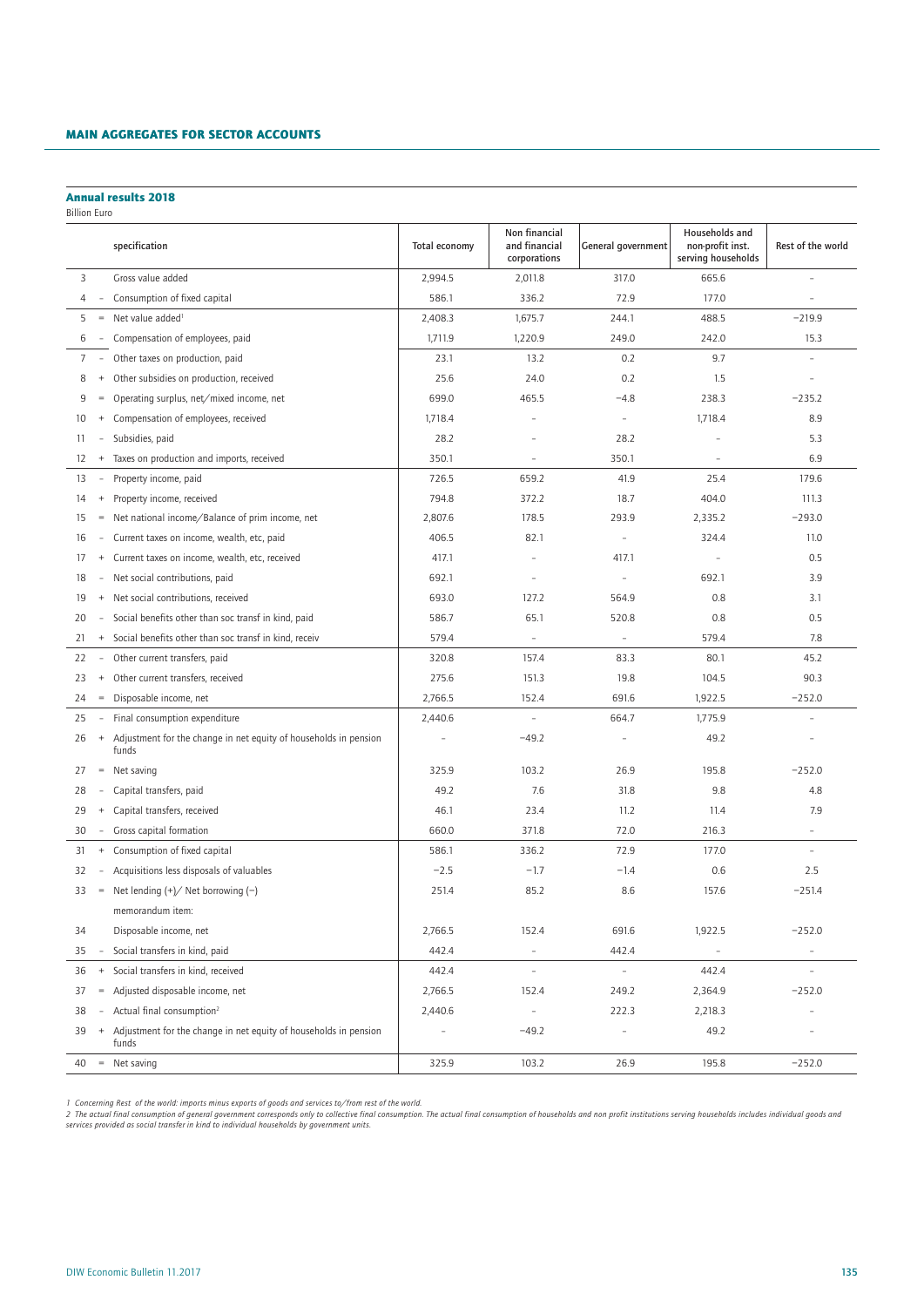# NATIONAL ACCOUNTS DATA

## The Main National Accounts Data for the Federal Republic of Germany

Forecast for 2017 and 2018<sup>1</sup>

| 1. half year<br>2. half year<br>1. half year<br>2. half year<br>1. half year<br>2. half year<br>1. Origin of GDP<br>Percentage change over previous year<br>1.2<br>1.4<br>1.0<br>1.2<br>1.2<br>1.4<br>1.3<br>1.1<br>0.9<br>Domestic employment<br>Hours worked, per working day<br>$-0.7$<br>0.8<br>$-0.3$<br>$-1.5$<br>0.1<br>0.0<br>1.6<br>$-0.7$<br>0.1<br>$-1.2$<br>$-0.3$<br>0.0<br>$-2.3$<br>$-0.5$<br>$-0.1$<br>Working days<br>0.4<br>1.6<br>$-0.8$<br>1.0<br>Labour volume, calendar-monthly<br>0.9<br>0.5<br>1.3<br>0.6<br>0.6<br>$-0.1$<br>1.0<br>1.4<br>0.8<br>1.0<br>0.1<br>1.7<br>0.9<br>0.4<br>1.3<br>0.8<br>0.7<br>Labour productivity <sup>1</sup><br>1.9<br>1.9<br>1.4<br>1.7<br>2.3<br>1.4<br>1.5<br>1.3<br>1.5<br>Gross domestic product, price adjusted<br>2. Disposition of GDP in Current Prices<br>a) Billion Euro<br>2,295.3<br>2,367.2<br>2,440.6<br>1,120.5<br>1,174.8<br>1,155.7<br>1,211.4<br>1,190.2<br>1,250.4<br>Final consumption expenditure<br>1,679.2<br>1,726.2<br>1,775.9<br>820.8<br>858.3<br>843.5<br>909.5<br>882.8<br>866.4<br>Private consumption expenditure <sup>2</sup><br>641.0<br>664.7<br>299.6<br>316.5<br>328.7<br>323.8<br>340.9<br>616.1<br>312.3<br>Government consumption expenditure<br>Gross fixed capital formation (GFCF)<br>646.4<br>675.4<br>303.6<br>323.1<br>311.2<br>325.6<br>349.8<br>626.7<br>335.1<br>105.7<br>98.8<br>112.1<br>Machinery and equipment<br>204.4<br>206.1<br>214.5<br>98.7<br>107.4<br>102.3<br>175.1<br>Construction<br>309.4<br>323.0<br>338.9<br>149.8<br>159.6<br>155.3<br>167.7<br>163.8<br>GFCF in other products<br>57.2<br>59.5<br>62.5<br>112.9<br>117.2<br>122.0<br>55.1<br>57.8<br>60.1<br>$-28.1$<br>$-19.8$<br>2.7<br>1.7<br>$-17.1$<br>Change in Stocks <sup>3</sup><br>$-14.0$<br>$-15.4$<br>$-8.3$<br>$-16.7$<br>Domestic uses<br>1,415.8<br>1,469.6<br>1,583.1<br>2,893.9<br>2,999.5<br>3,100.6<br>1,478.1<br>1,529.9<br>1,517.5<br>Balance of exports and imports<br>238.8<br>220.1<br>219.9<br>128.1<br>110.6<br>117.9<br>102.2<br>117.4<br>102.5<br>728.8<br>805.3<br>Exports<br>1,441.4<br>1,527.9<br>1,594.9<br>712.6<br>757.6<br>770.3<br>789.6<br>1,202.6<br>1,307.7<br>1,375.0<br>618.2<br>639.7<br>672.1<br>702.8<br>Imports<br>584.5<br>668.1<br>Gross domestic product<br>3,132.7<br>3,219.7<br>3,320.6<br>1,543.9<br>1,587.6<br>1,632.1<br>1,635.0<br>1.685.6<br>1.588.7<br>b) Percentage change over previous year<br>3.2<br>Final consumption expenditure<br>3.4<br>3.1<br>3.1<br>3.8<br>3.0<br>3.1<br>3.1<br>3.0<br>2.8<br>2.7<br>3.0<br>Private consumption expenditure <sup>2</sup><br>2.6<br>2.8<br>2.9<br>2.9<br>2.3<br>2.8<br>3.7<br>Government consumption expenditure<br>4.0<br>3.7<br>6.2<br>4.9<br>4.2<br>3.9<br>3.7<br>5.6<br>Gross fixed capital formation (GFCF)<br>3.8<br>4.5<br>2.3<br>2.5<br>3.7<br>4.6<br>4.4<br>3.1<br>5.4<br>0.8<br>$-0.7$<br>0.1<br>1.6<br>3.6<br>4.4<br>2.1<br>4.1<br>5.3<br>Machinery and equipment<br>4.9<br>4.9<br>6.1<br>3.7<br>5.1<br>5.4<br>4.5<br>Construction<br>4.4<br>3.8<br>3.9<br>GFCF in other products<br>3.9<br>3.8<br>4.1<br>3.9<br>3.9<br>3.8<br>4.1<br>4.1<br>3.4<br>2.9<br>3.8<br>3.5<br>3.3<br>3.5<br>3.2<br>3.6<br>3.6<br>Domestic uses<br>1.6<br>6.0<br>1.5<br>6.3<br>5.7<br>4.2<br>4.5<br>Exports<br>4.4<br>1.7<br>1.1<br>8.7<br>5.1<br>0.4<br>1.9<br>9.4<br>8.1<br>5.1<br>5.2<br>Imports<br>3.3<br>2.8<br>3.1<br>3.9<br>2.7<br>2.8<br>2.7<br>3.0<br>3.3<br>Gross domestic product<br>3. Disposition of GDP, adjusted for prices<br>a) Chain-linked estimated in Billion Euro<br>Final consumption expenditure<br>2,151.3<br>2,188.1<br>1,043.1<br>1,079.0<br>1,057.1<br>1,094.2<br>1,074.3<br>1,113.9<br>2,122.0<br>770.3<br>800.3<br>808.7<br>788.2<br>Private consumption expenditure <sup>2</sup><br>1,570.7<br>1,586.1<br>1,610.0<br>777.4<br>821.8<br>Government consumption expenditure<br>551.0<br>564.5<br>577.3<br>272.5<br>278.5<br>279.3<br>285.3<br>285.6<br>291.7<br>Gross fixed capital formation (GFCF)<br>575.7<br>592.1<br>275.5<br>292.2<br>277.7<br>298.0<br>285.9<br>306.3<br>567.7<br>196.8<br>197.3<br>204.6<br>102.1<br>94.0<br>103.3<br>97.1<br>107.5<br>Machinery and equipment<br>94.7<br>268.2<br>273.2<br>279.9<br>130.5<br>137.7<br>132.2<br>141.0<br>135.9<br>143.9<br>Construction<br>GFCF in other products<br>103.0<br>105.3<br>107.8<br>50.4<br>52.6<br>51.5<br>53.8<br>52.8<br>55.1<br>2,655.4<br>2,705.6<br>1,336.7<br>Domestic uses<br>2,757.8<br>1,310.5<br>1,344.9<br>1,369.0<br>1,360.7<br>1,397.1<br>1,388.4<br>1,439.4<br>687.8<br>700.6<br>717.0<br>722.3<br>750.3<br>Exports<br>1,488.4<br>738.1<br>1,200.0<br>1,263.0<br>1,316.0<br>586.4<br>613.7<br>621.0<br>642.0<br>644.7<br>671.3<br>Imports<br>Gross domestic product<br>2,843.0<br>2,883.4<br>2,932.6<br>1,411.2<br>1,431.9<br>1,432.8<br>1,450.6<br>1,454.7<br>1,477.9<br>b) Percentage change over previous year<br>Final consumption expenditure<br>2.5<br>1.4<br>1.4<br>1.8<br>1.7<br>3.1<br>2.0<br>1.3<br>1.6<br>Private consumption expenditure <sup>2</sup><br>2.0<br>1.0<br>1.5<br>2.5<br>1.5<br>0.9<br>1.0<br>1.6<br>1.4<br>Government consumption expenditure<br>4.0<br>2.5<br>2.3<br>3.4<br>2.5<br>2.4<br>2.3<br>2.3<br>4.7<br>Gross fixed capital formation (GFCF)<br>2.3<br>1.4<br>2.9<br>4.0<br>0.7<br>0.8<br>2.0<br>2.9<br>2.8<br>1.1<br>0.2<br>3.7<br>4.2<br>$-1.7$<br>1.1<br>3.3<br>Machinery and equipment<br>$-0.8$<br>4.1<br>3.0<br>1.9<br>2.4<br>1.7<br>1.3<br>2.4<br>2.8<br>2.1<br>Construction<br>4.3<br>GFCF in other products<br>2.6<br>2.2<br>2.6<br>2.2<br>2.3<br>2.4<br>2.4<br>2.6<br>2.4<br>Domestic uses<br>2.3<br>1.9<br>1.9<br>2.7<br>1.8<br>2.0<br>1.8<br>1.8<br>2.1<br>Exports<br>2.6<br>3.7<br>3.4<br>3.0<br>2.3<br>4.2<br>3.1<br>2.9<br>3.9<br>3.7<br>5.2<br>4.2<br>4.0<br>3.5<br>5.9<br>4.6<br>4.6<br>Imports<br>3.8<br>1.9<br>1.7<br>2.3<br>$1.4\,$<br>Gross domestic product<br>1.4<br>1.5<br>1.3<br>1.5<br>1.9 |      |      |      | 2016 |  | 2017 |  | 2018 |  |
|-------------------------------------------------------------------------------------------------------------------------------------------------------------------------------------------------------------------------------------------------------------------------------------------------------------------------------------------------------------------------------------------------------------------------------------------------------------------------------------------------------------------------------------------------------------------------------------------------------------------------------------------------------------------------------------------------------------------------------------------------------------------------------------------------------------------------------------------------------------------------------------------------------------------------------------------------------------------------------------------------------------------------------------------------------------------------------------------------------------------------------------------------------------------------------------------------------------------------------------------------------------------------------------------------------------------------------------------------------------------------------------------------------------------------------------------------------------------------------------------------------------------------------------------------------------------------------------------------------------------------------------------------------------------------------------------------------------------------------------------------------------------------------------------------------------------------------------------------------------------------------------------------------------------------------------------------------------------------------------------------------------------------------------------------------------------------------------------------------------------------------------------------------------------------------------------------------------------------------------------------------------------------------------------------------------------------------------------------------------------------------------------------------------------------------------------------------------------------------------------------------------------------------------------------------------------------------------------------------------------------------------------------------------------------------------------------------------------------------------------------------------------------------------------------------------------------------------------------------------------------------------------------------------------------------------------------------------------------------------------------------------------------------------------------------------------------------------------------------------------------------------------------------------------------------------------------------------------------------------------------------------------------------------------------------------------------------------------------------------------------------------------------------------------------------------------------------------------------------------------------------------------------------------------------------------------------------------------------------------------------------------------------------------------------------------------------------------------------------------------------------------------------------------------------------------------------------------------------------------------------------------------------------------------------------------------------------------------------------------------------------------------------------------------------------------------------------------------------------------------------------------------------------------------------------------------------------------------------------------------------------------------------------------------------------------------------------------------------------------------------------------------------------------------------------------------------------------------------------------------------------------------------------------------------------------------------------------------------------------------------------------------------------------------------------------------------------------------------------------------------------------------------------------------------------------------------------------------------------------------------------------------------------------------------------------------------------------------------------------------------------------------------------------------------------------------------------------------------------------------------------------------------------------------------------------------------------------------------------------------------------------------------------------------------------------------------------------------------------------------------------------------------------------------------------------------------------------------------------------------------------------------------------------------------------------------------------------------------------------------------------------------------------------------------------------------------------------------------------------------------------------------------------------------------------------------------------------------------------------------------------------------------------------------------------------------|------|------|------|------|--|------|--|------|--|
|                                                                                                                                                                                                                                                                                                                                                                                                                                                                                                                                                                                                                                                                                                                                                                                                                                                                                                                                                                                                                                                                                                                                                                                                                                                                                                                                                                                                                                                                                                                                                                                                                                                                                                                                                                                                                                                                                                                                                                                                                                                                                                                                                                                                                                                                                                                                                                                                                                                                                                                                                                                                                                                                                                                                                                                                                                                                                                                                                                                                                                                                                                                                                                                                                                                                                                                                                                                                                                                                                                                                                                                                                                                                                                                                                                                                                                                                                                                                                                                                                                                                                                                                                                                                                                                                                                                                                                                                                                                                                                                                                                                                                                                                                                                                                                                                                                                                                                                                                                                                                                                                                                                                                                                                                                                                                                                                                                                                                                                                                                                                                                                                                                                                                                                                                                                                                                                                                                                                           | 2016 | 2017 | 2018 |      |  |      |  |      |  |
|                                                                                                                                                                                                                                                                                                                                                                                                                                                                                                                                                                                                                                                                                                                                                                                                                                                                                                                                                                                                                                                                                                                                                                                                                                                                                                                                                                                                                                                                                                                                                                                                                                                                                                                                                                                                                                                                                                                                                                                                                                                                                                                                                                                                                                                                                                                                                                                                                                                                                                                                                                                                                                                                                                                                                                                                                                                                                                                                                                                                                                                                                                                                                                                                                                                                                                                                                                                                                                                                                                                                                                                                                                                                                                                                                                                                                                                                                                                                                                                                                                                                                                                                                                                                                                                                                                                                                                                                                                                                                                                                                                                                                                                                                                                                                                                                                                                                                                                                                                                                                                                                                                                                                                                                                                                                                                                                                                                                                                                                                                                                                                                                                                                                                                                                                                                                                                                                                                                                           |      |      |      |      |  |      |  |      |  |
|                                                                                                                                                                                                                                                                                                                                                                                                                                                                                                                                                                                                                                                                                                                                                                                                                                                                                                                                                                                                                                                                                                                                                                                                                                                                                                                                                                                                                                                                                                                                                                                                                                                                                                                                                                                                                                                                                                                                                                                                                                                                                                                                                                                                                                                                                                                                                                                                                                                                                                                                                                                                                                                                                                                                                                                                                                                                                                                                                                                                                                                                                                                                                                                                                                                                                                                                                                                                                                                                                                                                                                                                                                                                                                                                                                                                                                                                                                                                                                                                                                                                                                                                                                                                                                                                                                                                                                                                                                                                                                                                                                                                                                                                                                                                                                                                                                                                                                                                                                                                                                                                                                                                                                                                                                                                                                                                                                                                                                                                                                                                                                                                                                                                                                                                                                                                                                                                                                                                           |      |      |      |      |  |      |  |      |  |
|                                                                                                                                                                                                                                                                                                                                                                                                                                                                                                                                                                                                                                                                                                                                                                                                                                                                                                                                                                                                                                                                                                                                                                                                                                                                                                                                                                                                                                                                                                                                                                                                                                                                                                                                                                                                                                                                                                                                                                                                                                                                                                                                                                                                                                                                                                                                                                                                                                                                                                                                                                                                                                                                                                                                                                                                                                                                                                                                                                                                                                                                                                                                                                                                                                                                                                                                                                                                                                                                                                                                                                                                                                                                                                                                                                                                                                                                                                                                                                                                                                                                                                                                                                                                                                                                                                                                                                                                                                                                                                                                                                                                                                                                                                                                                                                                                                                                                                                                                                                                                                                                                                                                                                                                                                                                                                                                                                                                                                                                                                                                                                                                                                                                                                                                                                                                                                                                                                                                           |      |      |      |      |  |      |  |      |  |
|                                                                                                                                                                                                                                                                                                                                                                                                                                                                                                                                                                                                                                                                                                                                                                                                                                                                                                                                                                                                                                                                                                                                                                                                                                                                                                                                                                                                                                                                                                                                                                                                                                                                                                                                                                                                                                                                                                                                                                                                                                                                                                                                                                                                                                                                                                                                                                                                                                                                                                                                                                                                                                                                                                                                                                                                                                                                                                                                                                                                                                                                                                                                                                                                                                                                                                                                                                                                                                                                                                                                                                                                                                                                                                                                                                                                                                                                                                                                                                                                                                                                                                                                                                                                                                                                                                                                                                                                                                                                                                                                                                                                                                                                                                                                                                                                                                                                                                                                                                                                                                                                                                                                                                                                                                                                                                                                                                                                                                                                                                                                                                                                                                                                                                                                                                                                                                                                                                                                           |      |      |      |      |  |      |  |      |  |
|                                                                                                                                                                                                                                                                                                                                                                                                                                                                                                                                                                                                                                                                                                                                                                                                                                                                                                                                                                                                                                                                                                                                                                                                                                                                                                                                                                                                                                                                                                                                                                                                                                                                                                                                                                                                                                                                                                                                                                                                                                                                                                                                                                                                                                                                                                                                                                                                                                                                                                                                                                                                                                                                                                                                                                                                                                                                                                                                                                                                                                                                                                                                                                                                                                                                                                                                                                                                                                                                                                                                                                                                                                                                                                                                                                                                                                                                                                                                                                                                                                                                                                                                                                                                                                                                                                                                                                                                                                                                                                                                                                                                                                                                                                                                                                                                                                                                                                                                                                                                                                                                                                                                                                                                                                                                                                                                                                                                                                                                                                                                                                                                                                                                                                                                                                                                                                                                                                                                           |      |      |      |      |  |      |  |      |  |
|                                                                                                                                                                                                                                                                                                                                                                                                                                                                                                                                                                                                                                                                                                                                                                                                                                                                                                                                                                                                                                                                                                                                                                                                                                                                                                                                                                                                                                                                                                                                                                                                                                                                                                                                                                                                                                                                                                                                                                                                                                                                                                                                                                                                                                                                                                                                                                                                                                                                                                                                                                                                                                                                                                                                                                                                                                                                                                                                                                                                                                                                                                                                                                                                                                                                                                                                                                                                                                                                                                                                                                                                                                                                                                                                                                                                                                                                                                                                                                                                                                                                                                                                                                                                                                                                                                                                                                                                                                                                                                                                                                                                                                                                                                                                                                                                                                                                                                                                                                                                                                                                                                                                                                                                                                                                                                                                                                                                                                                                                                                                                                                                                                                                                                                                                                                                                                                                                                                                           |      |      |      |      |  |      |  |      |  |
|                                                                                                                                                                                                                                                                                                                                                                                                                                                                                                                                                                                                                                                                                                                                                                                                                                                                                                                                                                                                                                                                                                                                                                                                                                                                                                                                                                                                                                                                                                                                                                                                                                                                                                                                                                                                                                                                                                                                                                                                                                                                                                                                                                                                                                                                                                                                                                                                                                                                                                                                                                                                                                                                                                                                                                                                                                                                                                                                                                                                                                                                                                                                                                                                                                                                                                                                                                                                                                                                                                                                                                                                                                                                                                                                                                                                                                                                                                                                                                                                                                                                                                                                                                                                                                                                                                                                                                                                                                                                                                                                                                                                                                                                                                                                                                                                                                                                                                                                                                                                                                                                                                                                                                                                                                                                                                                                                                                                                                                                                                                                                                                                                                                                                                                                                                                                                                                                                                                                           |      |      |      |      |  |      |  |      |  |
|                                                                                                                                                                                                                                                                                                                                                                                                                                                                                                                                                                                                                                                                                                                                                                                                                                                                                                                                                                                                                                                                                                                                                                                                                                                                                                                                                                                                                                                                                                                                                                                                                                                                                                                                                                                                                                                                                                                                                                                                                                                                                                                                                                                                                                                                                                                                                                                                                                                                                                                                                                                                                                                                                                                                                                                                                                                                                                                                                                                                                                                                                                                                                                                                                                                                                                                                                                                                                                                                                                                                                                                                                                                                                                                                                                                                                                                                                                                                                                                                                                                                                                                                                                                                                                                                                                                                                                                                                                                                                                                                                                                                                                                                                                                                                                                                                                                                                                                                                                                                                                                                                                                                                                                                                                                                                                                                                                                                                                                                                                                                                                                                                                                                                                                                                                                                                                                                                                                                           |      |      |      |      |  |      |  |      |  |
|                                                                                                                                                                                                                                                                                                                                                                                                                                                                                                                                                                                                                                                                                                                                                                                                                                                                                                                                                                                                                                                                                                                                                                                                                                                                                                                                                                                                                                                                                                                                                                                                                                                                                                                                                                                                                                                                                                                                                                                                                                                                                                                                                                                                                                                                                                                                                                                                                                                                                                                                                                                                                                                                                                                                                                                                                                                                                                                                                                                                                                                                                                                                                                                                                                                                                                                                                                                                                                                                                                                                                                                                                                                                                                                                                                                                                                                                                                                                                                                                                                                                                                                                                                                                                                                                                                                                                                                                                                                                                                                                                                                                                                                                                                                                                                                                                                                                                                                                                                                                                                                                                                                                                                                                                                                                                                                                                                                                                                                                                                                                                                                                                                                                                                                                                                                                                                                                                                                                           |      |      |      |      |  |      |  |      |  |
|                                                                                                                                                                                                                                                                                                                                                                                                                                                                                                                                                                                                                                                                                                                                                                                                                                                                                                                                                                                                                                                                                                                                                                                                                                                                                                                                                                                                                                                                                                                                                                                                                                                                                                                                                                                                                                                                                                                                                                                                                                                                                                                                                                                                                                                                                                                                                                                                                                                                                                                                                                                                                                                                                                                                                                                                                                                                                                                                                                                                                                                                                                                                                                                                                                                                                                                                                                                                                                                                                                                                                                                                                                                                                                                                                                                                                                                                                                                                                                                                                                                                                                                                                                                                                                                                                                                                                                                                                                                                                                                                                                                                                                                                                                                                                                                                                                                                                                                                                                                                                                                                                                                                                                                                                                                                                                                                                                                                                                                                                                                                                                                                                                                                                                                                                                                                                                                                                                                                           |      |      |      |      |  |      |  |      |  |
|                                                                                                                                                                                                                                                                                                                                                                                                                                                                                                                                                                                                                                                                                                                                                                                                                                                                                                                                                                                                                                                                                                                                                                                                                                                                                                                                                                                                                                                                                                                                                                                                                                                                                                                                                                                                                                                                                                                                                                                                                                                                                                                                                                                                                                                                                                                                                                                                                                                                                                                                                                                                                                                                                                                                                                                                                                                                                                                                                                                                                                                                                                                                                                                                                                                                                                                                                                                                                                                                                                                                                                                                                                                                                                                                                                                                                                                                                                                                                                                                                                                                                                                                                                                                                                                                                                                                                                                                                                                                                                                                                                                                                                                                                                                                                                                                                                                                                                                                                                                                                                                                                                                                                                                                                                                                                                                                                                                                                                                                                                                                                                                                                                                                                                                                                                                                                                                                                                                                           |      |      |      |      |  |      |  |      |  |
|                                                                                                                                                                                                                                                                                                                                                                                                                                                                                                                                                                                                                                                                                                                                                                                                                                                                                                                                                                                                                                                                                                                                                                                                                                                                                                                                                                                                                                                                                                                                                                                                                                                                                                                                                                                                                                                                                                                                                                                                                                                                                                                                                                                                                                                                                                                                                                                                                                                                                                                                                                                                                                                                                                                                                                                                                                                                                                                                                                                                                                                                                                                                                                                                                                                                                                                                                                                                                                                                                                                                                                                                                                                                                                                                                                                                                                                                                                                                                                                                                                                                                                                                                                                                                                                                                                                                                                                                                                                                                                                                                                                                                                                                                                                                                                                                                                                                                                                                                                                                                                                                                                                                                                                                                                                                                                                                                                                                                                                                                                                                                                                                                                                                                                                                                                                                                                                                                                                                           |      |      |      |      |  |      |  |      |  |
|                                                                                                                                                                                                                                                                                                                                                                                                                                                                                                                                                                                                                                                                                                                                                                                                                                                                                                                                                                                                                                                                                                                                                                                                                                                                                                                                                                                                                                                                                                                                                                                                                                                                                                                                                                                                                                                                                                                                                                                                                                                                                                                                                                                                                                                                                                                                                                                                                                                                                                                                                                                                                                                                                                                                                                                                                                                                                                                                                                                                                                                                                                                                                                                                                                                                                                                                                                                                                                                                                                                                                                                                                                                                                                                                                                                                                                                                                                                                                                                                                                                                                                                                                                                                                                                                                                                                                                                                                                                                                                                                                                                                                                                                                                                                                                                                                                                                                                                                                                                                                                                                                                                                                                                                                                                                                                                                                                                                                                                                                                                                                                                                                                                                                                                                                                                                                                                                                                                                           |      |      |      |      |  |      |  |      |  |
|                                                                                                                                                                                                                                                                                                                                                                                                                                                                                                                                                                                                                                                                                                                                                                                                                                                                                                                                                                                                                                                                                                                                                                                                                                                                                                                                                                                                                                                                                                                                                                                                                                                                                                                                                                                                                                                                                                                                                                                                                                                                                                                                                                                                                                                                                                                                                                                                                                                                                                                                                                                                                                                                                                                                                                                                                                                                                                                                                                                                                                                                                                                                                                                                                                                                                                                                                                                                                                                                                                                                                                                                                                                                                                                                                                                                                                                                                                                                                                                                                                                                                                                                                                                                                                                                                                                                                                                                                                                                                                                                                                                                                                                                                                                                                                                                                                                                                                                                                                                                                                                                                                                                                                                                                                                                                                                                                                                                                                                                                                                                                                                                                                                                                                                                                                                                                                                                                                                                           |      |      |      |      |  |      |  |      |  |
|                                                                                                                                                                                                                                                                                                                                                                                                                                                                                                                                                                                                                                                                                                                                                                                                                                                                                                                                                                                                                                                                                                                                                                                                                                                                                                                                                                                                                                                                                                                                                                                                                                                                                                                                                                                                                                                                                                                                                                                                                                                                                                                                                                                                                                                                                                                                                                                                                                                                                                                                                                                                                                                                                                                                                                                                                                                                                                                                                                                                                                                                                                                                                                                                                                                                                                                                                                                                                                                                                                                                                                                                                                                                                                                                                                                                                                                                                                                                                                                                                                                                                                                                                                                                                                                                                                                                                                                                                                                                                                                                                                                                                                                                                                                                                                                                                                                                                                                                                                                                                                                                                                                                                                                                                                                                                                                                                                                                                                                                                                                                                                                                                                                                                                                                                                                                                                                                                                                                           |      |      |      |      |  |      |  |      |  |
|                                                                                                                                                                                                                                                                                                                                                                                                                                                                                                                                                                                                                                                                                                                                                                                                                                                                                                                                                                                                                                                                                                                                                                                                                                                                                                                                                                                                                                                                                                                                                                                                                                                                                                                                                                                                                                                                                                                                                                                                                                                                                                                                                                                                                                                                                                                                                                                                                                                                                                                                                                                                                                                                                                                                                                                                                                                                                                                                                                                                                                                                                                                                                                                                                                                                                                                                                                                                                                                                                                                                                                                                                                                                                                                                                                                                                                                                                                                                                                                                                                                                                                                                                                                                                                                                                                                                                                                                                                                                                                                                                                                                                                                                                                                                                                                                                                                                                                                                                                                                                                                                                                                                                                                                                                                                                                                                                                                                                                                                                                                                                                                                                                                                                                                                                                                                                                                                                                                                           |      |      |      |      |  |      |  |      |  |
|                                                                                                                                                                                                                                                                                                                                                                                                                                                                                                                                                                                                                                                                                                                                                                                                                                                                                                                                                                                                                                                                                                                                                                                                                                                                                                                                                                                                                                                                                                                                                                                                                                                                                                                                                                                                                                                                                                                                                                                                                                                                                                                                                                                                                                                                                                                                                                                                                                                                                                                                                                                                                                                                                                                                                                                                                                                                                                                                                                                                                                                                                                                                                                                                                                                                                                                                                                                                                                                                                                                                                                                                                                                                                                                                                                                                                                                                                                                                                                                                                                                                                                                                                                                                                                                                                                                                                                                                                                                                                                                                                                                                                                                                                                                                                                                                                                                                                                                                                                                                                                                                                                                                                                                                                                                                                                                                                                                                                                                                                                                                                                                                                                                                                                                                                                                                                                                                                                                                           |      |      |      |      |  |      |  |      |  |
|                                                                                                                                                                                                                                                                                                                                                                                                                                                                                                                                                                                                                                                                                                                                                                                                                                                                                                                                                                                                                                                                                                                                                                                                                                                                                                                                                                                                                                                                                                                                                                                                                                                                                                                                                                                                                                                                                                                                                                                                                                                                                                                                                                                                                                                                                                                                                                                                                                                                                                                                                                                                                                                                                                                                                                                                                                                                                                                                                                                                                                                                                                                                                                                                                                                                                                                                                                                                                                                                                                                                                                                                                                                                                                                                                                                                                                                                                                                                                                                                                                                                                                                                                                                                                                                                                                                                                                                                                                                                                                                                                                                                                                                                                                                                                                                                                                                                                                                                                                                                                                                                                                                                                                                                                                                                                                                                                                                                                                                                                                                                                                                                                                                                                                                                                                                                                                                                                                                                           |      |      |      |      |  |      |  |      |  |
|                                                                                                                                                                                                                                                                                                                                                                                                                                                                                                                                                                                                                                                                                                                                                                                                                                                                                                                                                                                                                                                                                                                                                                                                                                                                                                                                                                                                                                                                                                                                                                                                                                                                                                                                                                                                                                                                                                                                                                                                                                                                                                                                                                                                                                                                                                                                                                                                                                                                                                                                                                                                                                                                                                                                                                                                                                                                                                                                                                                                                                                                                                                                                                                                                                                                                                                                                                                                                                                                                                                                                                                                                                                                                                                                                                                                                                                                                                                                                                                                                                                                                                                                                                                                                                                                                                                                                                                                                                                                                                                                                                                                                                                                                                                                                                                                                                                                                                                                                                                                                                                                                                                                                                                                                                                                                                                                                                                                                                                                                                                                                                                                                                                                                                                                                                                                                                                                                                                                           |      |      |      |      |  |      |  |      |  |
|                                                                                                                                                                                                                                                                                                                                                                                                                                                                                                                                                                                                                                                                                                                                                                                                                                                                                                                                                                                                                                                                                                                                                                                                                                                                                                                                                                                                                                                                                                                                                                                                                                                                                                                                                                                                                                                                                                                                                                                                                                                                                                                                                                                                                                                                                                                                                                                                                                                                                                                                                                                                                                                                                                                                                                                                                                                                                                                                                                                                                                                                                                                                                                                                                                                                                                                                                                                                                                                                                                                                                                                                                                                                                                                                                                                                                                                                                                                                                                                                                                                                                                                                                                                                                                                                                                                                                                                                                                                                                                                                                                                                                                                                                                                                                                                                                                                                                                                                                                                                                                                                                                                                                                                                                                                                                                                                                                                                                                                                                                                                                                                                                                                                                                                                                                                                                                                                                                                                           |      |      |      |      |  |      |  |      |  |
|                                                                                                                                                                                                                                                                                                                                                                                                                                                                                                                                                                                                                                                                                                                                                                                                                                                                                                                                                                                                                                                                                                                                                                                                                                                                                                                                                                                                                                                                                                                                                                                                                                                                                                                                                                                                                                                                                                                                                                                                                                                                                                                                                                                                                                                                                                                                                                                                                                                                                                                                                                                                                                                                                                                                                                                                                                                                                                                                                                                                                                                                                                                                                                                                                                                                                                                                                                                                                                                                                                                                                                                                                                                                                                                                                                                                                                                                                                                                                                                                                                                                                                                                                                                                                                                                                                                                                                                                                                                                                                                                                                                                                                                                                                                                                                                                                                                                                                                                                                                                                                                                                                                                                                                                                                                                                                                                                                                                                                                                                                                                                                                                                                                                                                                                                                                                                                                                                                                                           |      |      |      |      |  |      |  |      |  |
|                                                                                                                                                                                                                                                                                                                                                                                                                                                                                                                                                                                                                                                                                                                                                                                                                                                                                                                                                                                                                                                                                                                                                                                                                                                                                                                                                                                                                                                                                                                                                                                                                                                                                                                                                                                                                                                                                                                                                                                                                                                                                                                                                                                                                                                                                                                                                                                                                                                                                                                                                                                                                                                                                                                                                                                                                                                                                                                                                                                                                                                                                                                                                                                                                                                                                                                                                                                                                                                                                                                                                                                                                                                                                                                                                                                                                                                                                                                                                                                                                                                                                                                                                                                                                                                                                                                                                                                                                                                                                                                                                                                                                                                                                                                                                                                                                                                                                                                                                                                                                                                                                                                                                                                                                                                                                                                                                                                                                                                                                                                                                                                                                                                                                                                                                                                                                                                                                                                                           |      |      |      |      |  |      |  |      |  |
|                                                                                                                                                                                                                                                                                                                                                                                                                                                                                                                                                                                                                                                                                                                                                                                                                                                                                                                                                                                                                                                                                                                                                                                                                                                                                                                                                                                                                                                                                                                                                                                                                                                                                                                                                                                                                                                                                                                                                                                                                                                                                                                                                                                                                                                                                                                                                                                                                                                                                                                                                                                                                                                                                                                                                                                                                                                                                                                                                                                                                                                                                                                                                                                                                                                                                                                                                                                                                                                                                                                                                                                                                                                                                                                                                                                                                                                                                                                                                                                                                                                                                                                                                                                                                                                                                                                                                                                                                                                                                                                                                                                                                                                                                                                                                                                                                                                                                                                                                                                                                                                                                                                                                                                                                                                                                                                                                                                                                                                                                                                                                                                                                                                                                                                                                                                                                                                                                                                                           |      |      |      |      |  |      |  |      |  |
|                                                                                                                                                                                                                                                                                                                                                                                                                                                                                                                                                                                                                                                                                                                                                                                                                                                                                                                                                                                                                                                                                                                                                                                                                                                                                                                                                                                                                                                                                                                                                                                                                                                                                                                                                                                                                                                                                                                                                                                                                                                                                                                                                                                                                                                                                                                                                                                                                                                                                                                                                                                                                                                                                                                                                                                                                                                                                                                                                                                                                                                                                                                                                                                                                                                                                                                                                                                                                                                                                                                                                                                                                                                                                                                                                                                                                                                                                                                                                                                                                                                                                                                                                                                                                                                                                                                                                                                                                                                                                                                                                                                                                                                                                                                                                                                                                                                                                                                                                                                                                                                                                                                                                                                                                                                                                                                                                                                                                                                                                                                                                                                                                                                                                                                                                                                                                                                                                                                                           |      |      |      |      |  |      |  |      |  |
|                                                                                                                                                                                                                                                                                                                                                                                                                                                                                                                                                                                                                                                                                                                                                                                                                                                                                                                                                                                                                                                                                                                                                                                                                                                                                                                                                                                                                                                                                                                                                                                                                                                                                                                                                                                                                                                                                                                                                                                                                                                                                                                                                                                                                                                                                                                                                                                                                                                                                                                                                                                                                                                                                                                                                                                                                                                                                                                                                                                                                                                                                                                                                                                                                                                                                                                                                                                                                                                                                                                                                                                                                                                                                                                                                                                                                                                                                                                                                                                                                                                                                                                                                                                                                                                                                                                                                                                                                                                                                                                                                                                                                                                                                                                                                                                                                                                                                                                                                                                                                                                                                                                                                                                                                                                                                                                                                                                                                                                                                                                                                                                                                                                                                                                                                                                                                                                                                                                                           |      |      |      |      |  |      |  |      |  |
|                                                                                                                                                                                                                                                                                                                                                                                                                                                                                                                                                                                                                                                                                                                                                                                                                                                                                                                                                                                                                                                                                                                                                                                                                                                                                                                                                                                                                                                                                                                                                                                                                                                                                                                                                                                                                                                                                                                                                                                                                                                                                                                                                                                                                                                                                                                                                                                                                                                                                                                                                                                                                                                                                                                                                                                                                                                                                                                                                                                                                                                                                                                                                                                                                                                                                                                                                                                                                                                                                                                                                                                                                                                                                                                                                                                                                                                                                                                                                                                                                                                                                                                                                                                                                                                                                                                                                                                                                                                                                                                                                                                                                                                                                                                                                                                                                                                                                                                                                                                                                                                                                                                                                                                                                                                                                                                                                                                                                                                                                                                                                                                                                                                                                                                                                                                                                                                                                                                                           |      |      |      |      |  |      |  |      |  |
|                                                                                                                                                                                                                                                                                                                                                                                                                                                                                                                                                                                                                                                                                                                                                                                                                                                                                                                                                                                                                                                                                                                                                                                                                                                                                                                                                                                                                                                                                                                                                                                                                                                                                                                                                                                                                                                                                                                                                                                                                                                                                                                                                                                                                                                                                                                                                                                                                                                                                                                                                                                                                                                                                                                                                                                                                                                                                                                                                                                                                                                                                                                                                                                                                                                                                                                                                                                                                                                                                                                                                                                                                                                                                                                                                                                                                                                                                                                                                                                                                                                                                                                                                                                                                                                                                                                                                                                                                                                                                                                                                                                                                                                                                                                                                                                                                                                                                                                                                                                                                                                                                                                                                                                                                                                                                                                                                                                                                                                                                                                                                                                                                                                                                                                                                                                                                                                                                                                                           |      |      |      |      |  |      |  |      |  |
|                                                                                                                                                                                                                                                                                                                                                                                                                                                                                                                                                                                                                                                                                                                                                                                                                                                                                                                                                                                                                                                                                                                                                                                                                                                                                                                                                                                                                                                                                                                                                                                                                                                                                                                                                                                                                                                                                                                                                                                                                                                                                                                                                                                                                                                                                                                                                                                                                                                                                                                                                                                                                                                                                                                                                                                                                                                                                                                                                                                                                                                                                                                                                                                                                                                                                                                                                                                                                                                                                                                                                                                                                                                                                                                                                                                                                                                                                                                                                                                                                                                                                                                                                                                                                                                                                                                                                                                                                                                                                                                                                                                                                                                                                                                                                                                                                                                                                                                                                                                                                                                                                                                                                                                                                                                                                                                                                                                                                                                                                                                                                                                                                                                                                                                                                                                                                                                                                                                                           |      |      |      |      |  |      |  |      |  |
|                                                                                                                                                                                                                                                                                                                                                                                                                                                                                                                                                                                                                                                                                                                                                                                                                                                                                                                                                                                                                                                                                                                                                                                                                                                                                                                                                                                                                                                                                                                                                                                                                                                                                                                                                                                                                                                                                                                                                                                                                                                                                                                                                                                                                                                                                                                                                                                                                                                                                                                                                                                                                                                                                                                                                                                                                                                                                                                                                                                                                                                                                                                                                                                                                                                                                                                                                                                                                                                                                                                                                                                                                                                                                                                                                                                                                                                                                                                                                                                                                                                                                                                                                                                                                                                                                                                                                                                                                                                                                                                                                                                                                                                                                                                                                                                                                                                                                                                                                                                                                                                                                                                                                                                                                                                                                                                                                                                                                                                                                                                                                                                                                                                                                                                                                                                                                                                                                                                                           |      |      |      |      |  |      |  |      |  |
|                                                                                                                                                                                                                                                                                                                                                                                                                                                                                                                                                                                                                                                                                                                                                                                                                                                                                                                                                                                                                                                                                                                                                                                                                                                                                                                                                                                                                                                                                                                                                                                                                                                                                                                                                                                                                                                                                                                                                                                                                                                                                                                                                                                                                                                                                                                                                                                                                                                                                                                                                                                                                                                                                                                                                                                                                                                                                                                                                                                                                                                                                                                                                                                                                                                                                                                                                                                                                                                                                                                                                                                                                                                                                                                                                                                                                                                                                                                                                                                                                                                                                                                                                                                                                                                                                                                                                                                                                                                                                                                                                                                                                                                                                                                                                                                                                                                                                                                                                                                                                                                                                                                                                                                                                                                                                                                                                                                                                                                                                                                                                                                                                                                                                                                                                                                                                                                                                                                                           |      |      |      |      |  |      |  |      |  |
|                                                                                                                                                                                                                                                                                                                                                                                                                                                                                                                                                                                                                                                                                                                                                                                                                                                                                                                                                                                                                                                                                                                                                                                                                                                                                                                                                                                                                                                                                                                                                                                                                                                                                                                                                                                                                                                                                                                                                                                                                                                                                                                                                                                                                                                                                                                                                                                                                                                                                                                                                                                                                                                                                                                                                                                                                                                                                                                                                                                                                                                                                                                                                                                                                                                                                                                                                                                                                                                                                                                                                                                                                                                                                                                                                                                                                                                                                                                                                                                                                                                                                                                                                                                                                                                                                                                                                                                                                                                                                                                                                                                                                                                                                                                                                                                                                                                                                                                                                                                                                                                                                                                                                                                                                                                                                                                                                                                                                                                                                                                                                                                                                                                                                                                                                                                                                                                                                                                                           |      |      |      |      |  |      |  |      |  |
|                                                                                                                                                                                                                                                                                                                                                                                                                                                                                                                                                                                                                                                                                                                                                                                                                                                                                                                                                                                                                                                                                                                                                                                                                                                                                                                                                                                                                                                                                                                                                                                                                                                                                                                                                                                                                                                                                                                                                                                                                                                                                                                                                                                                                                                                                                                                                                                                                                                                                                                                                                                                                                                                                                                                                                                                                                                                                                                                                                                                                                                                                                                                                                                                                                                                                                                                                                                                                                                                                                                                                                                                                                                                                                                                                                                                                                                                                                                                                                                                                                                                                                                                                                                                                                                                                                                                                                                                                                                                                                                                                                                                                                                                                                                                                                                                                                                                                                                                                                                                                                                                                                                                                                                                                                                                                                                                                                                                                                                                                                                                                                                                                                                                                                                                                                                                                                                                                                                                           |      |      |      |      |  |      |  |      |  |
|                                                                                                                                                                                                                                                                                                                                                                                                                                                                                                                                                                                                                                                                                                                                                                                                                                                                                                                                                                                                                                                                                                                                                                                                                                                                                                                                                                                                                                                                                                                                                                                                                                                                                                                                                                                                                                                                                                                                                                                                                                                                                                                                                                                                                                                                                                                                                                                                                                                                                                                                                                                                                                                                                                                                                                                                                                                                                                                                                                                                                                                                                                                                                                                                                                                                                                                                                                                                                                                                                                                                                                                                                                                                                                                                                                                                                                                                                                                                                                                                                                                                                                                                                                                                                                                                                                                                                                                                                                                                                                                                                                                                                                                                                                                                                                                                                                                                                                                                                                                                                                                                                                                                                                                                                                                                                                                                                                                                                                                                                                                                                                                                                                                                                                                                                                                                                                                                                                                                           |      |      |      |      |  |      |  |      |  |
|                                                                                                                                                                                                                                                                                                                                                                                                                                                                                                                                                                                                                                                                                                                                                                                                                                                                                                                                                                                                                                                                                                                                                                                                                                                                                                                                                                                                                                                                                                                                                                                                                                                                                                                                                                                                                                                                                                                                                                                                                                                                                                                                                                                                                                                                                                                                                                                                                                                                                                                                                                                                                                                                                                                                                                                                                                                                                                                                                                                                                                                                                                                                                                                                                                                                                                                                                                                                                                                                                                                                                                                                                                                                                                                                                                                                                                                                                                                                                                                                                                                                                                                                                                                                                                                                                                                                                                                                                                                                                                                                                                                                                                                                                                                                                                                                                                                                                                                                                                                                                                                                                                                                                                                                                                                                                                                                                                                                                                                                                                                                                                                                                                                                                                                                                                                                                                                                                                                                           |      |      |      |      |  |      |  |      |  |
|                                                                                                                                                                                                                                                                                                                                                                                                                                                                                                                                                                                                                                                                                                                                                                                                                                                                                                                                                                                                                                                                                                                                                                                                                                                                                                                                                                                                                                                                                                                                                                                                                                                                                                                                                                                                                                                                                                                                                                                                                                                                                                                                                                                                                                                                                                                                                                                                                                                                                                                                                                                                                                                                                                                                                                                                                                                                                                                                                                                                                                                                                                                                                                                                                                                                                                                                                                                                                                                                                                                                                                                                                                                                                                                                                                                                                                                                                                                                                                                                                                                                                                                                                                                                                                                                                                                                                                                                                                                                                                                                                                                                                                                                                                                                                                                                                                                                                                                                                                                                                                                                                                                                                                                                                                                                                                                                                                                                                                                                                                                                                                                                                                                                                                                                                                                                                                                                                                                                           |      |      |      |      |  |      |  |      |  |
|                                                                                                                                                                                                                                                                                                                                                                                                                                                                                                                                                                                                                                                                                                                                                                                                                                                                                                                                                                                                                                                                                                                                                                                                                                                                                                                                                                                                                                                                                                                                                                                                                                                                                                                                                                                                                                                                                                                                                                                                                                                                                                                                                                                                                                                                                                                                                                                                                                                                                                                                                                                                                                                                                                                                                                                                                                                                                                                                                                                                                                                                                                                                                                                                                                                                                                                                                                                                                                                                                                                                                                                                                                                                                                                                                                                                                                                                                                                                                                                                                                                                                                                                                                                                                                                                                                                                                                                                                                                                                                                                                                                                                                                                                                                                                                                                                                                                                                                                                                                                                                                                                                                                                                                                                                                                                                                                                                                                                                                                                                                                                                                                                                                                                                                                                                                                                                                                                                                                           |      |      |      |      |  |      |  |      |  |
|                                                                                                                                                                                                                                                                                                                                                                                                                                                                                                                                                                                                                                                                                                                                                                                                                                                                                                                                                                                                                                                                                                                                                                                                                                                                                                                                                                                                                                                                                                                                                                                                                                                                                                                                                                                                                                                                                                                                                                                                                                                                                                                                                                                                                                                                                                                                                                                                                                                                                                                                                                                                                                                                                                                                                                                                                                                                                                                                                                                                                                                                                                                                                                                                                                                                                                                                                                                                                                                                                                                                                                                                                                                                                                                                                                                                                                                                                                                                                                                                                                                                                                                                                                                                                                                                                                                                                                                                                                                                                                                                                                                                                                                                                                                                                                                                                                                                                                                                                                                                                                                                                                                                                                                                                                                                                                                                                                                                                                                                                                                                                                                                                                                                                                                                                                                                                                                                                                                                           |      |      |      |      |  |      |  |      |  |
|                                                                                                                                                                                                                                                                                                                                                                                                                                                                                                                                                                                                                                                                                                                                                                                                                                                                                                                                                                                                                                                                                                                                                                                                                                                                                                                                                                                                                                                                                                                                                                                                                                                                                                                                                                                                                                                                                                                                                                                                                                                                                                                                                                                                                                                                                                                                                                                                                                                                                                                                                                                                                                                                                                                                                                                                                                                                                                                                                                                                                                                                                                                                                                                                                                                                                                                                                                                                                                                                                                                                                                                                                                                                                                                                                                                                                                                                                                                                                                                                                                                                                                                                                                                                                                                                                                                                                                                                                                                                                                                                                                                                                                                                                                                                                                                                                                                                                                                                                                                                                                                                                                                                                                                                                                                                                                                                                                                                                                                                                                                                                                                                                                                                                                                                                                                                                                                                                                                                           |      |      |      |      |  |      |  |      |  |
|                                                                                                                                                                                                                                                                                                                                                                                                                                                                                                                                                                                                                                                                                                                                                                                                                                                                                                                                                                                                                                                                                                                                                                                                                                                                                                                                                                                                                                                                                                                                                                                                                                                                                                                                                                                                                                                                                                                                                                                                                                                                                                                                                                                                                                                                                                                                                                                                                                                                                                                                                                                                                                                                                                                                                                                                                                                                                                                                                                                                                                                                                                                                                                                                                                                                                                                                                                                                                                                                                                                                                                                                                                                                                                                                                                                                                                                                                                                                                                                                                                                                                                                                                                                                                                                                                                                                                                                                                                                                                                                                                                                                                                                                                                                                                                                                                                                                                                                                                                                                                                                                                                                                                                                                                                                                                                                                                                                                                                                                                                                                                                                                                                                                                                                                                                                                                                                                                                                                           |      |      |      |      |  |      |  |      |  |
|                                                                                                                                                                                                                                                                                                                                                                                                                                                                                                                                                                                                                                                                                                                                                                                                                                                                                                                                                                                                                                                                                                                                                                                                                                                                                                                                                                                                                                                                                                                                                                                                                                                                                                                                                                                                                                                                                                                                                                                                                                                                                                                                                                                                                                                                                                                                                                                                                                                                                                                                                                                                                                                                                                                                                                                                                                                                                                                                                                                                                                                                                                                                                                                                                                                                                                                                                                                                                                                                                                                                                                                                                                                                                                                                                                                                                                                                                                                                                                                                                                                                                                                                                                                                                                                                                                                                                                                                                                                                                                                                                                                                                                                                                                                                                                                                                                                                                                                                                                                                                                                                                                                                                                                                                                                                                                                                                                                                                                                                                                                                                                                                                                                                                                                                                                                                                                                                                                                                           |      |      |      |      |  |      |  |      |  |
|                                                                                                                                                                                                                                                                                                                                                                                                                                                                                                                                                                                                                                                                                                                                                                                                                                                                                                                                                                                                                                                                                                                                                                                                                                                                                                                                                                                                                                                                                                                                                                                                                                                                                                                                                                                                                                                                                                                                                                                                                                                                                                                                                                                                                                                                                                                                                                                                                                                                                                                                                                                                                                                                                                                                                                                                                                                                                                                                                                                                                                                                                                                                                                                                                                                                                                                                                                                                                                                                                                                                                                                                                                                                                                                                                                                                                                                                                                                                                                                                                                                                                                                                                                                                                                                                                                                                                                                                                                                                                                                                                                                                                                                                                                                                                                                                                                                                                                                                                                                                                                                                                                                                                                                                                                                                                                                                                                                                                                                                                                                                                                                                                                                                                                                                                                                                                                                                                                                                           |      |      |      |      |  |      |  |      |  |
|                                                                                                                                                                                                                                                                                                                                                                                                                                                                                                                                                                                                                                                                                                                                                                                                                                                                                                                                                                                                                                                                                                                                                                                                                                                                                                                                                                                                                                                                                                                                                                                                                                                                                                                                                                                                                                                                                                                                                                                                                                                                                                                                                                                                                                                                                                                                                                                                                                                                                                                                                                                                                                                                                                                                                                                                                                                                                                                                                                                                                                                                                                                                                                                                                                                                                                                                                                                                                                                                                                                                                                                                                                                                                                                                                                                                                                                                                                                                                                                                                                                                                                                                                                                                                                                                                                                                                                                                                                                                                                                                                                                                                                                                                                                                                                                                                                                                                                                                                                                                                                                                                                                                                                                                                                                                                                                                                                                                                                                                                                                                                                                                                                                                                                                                                                                                                                                                                                                                           |      |      |      |      |  |      |  |      |  |
|                                                                                                                                                                                                                                                                                                                                                                                                                                                                                                                                                                                                                                                                                                                                                                                                                                                                                                                                                                                                                                                                                                                                                                                                                                                                                                                                                                                                                                                                                                                                                                                                                                                                                                                                                                                                                                                                                                                                                                                                                                                                                                                                                                                                                                                                                                                                                                                                                                                                                                                                                                                                                                                                                                                                                                                                                                                                                                                                                                                                                                                                                                                                                                                                                                                                                                                                                                                                                                                                                                                                                                                                                                                                                                                                                                                                                                                                                                                                                                                                                                                                                                                                                                                                                                                                                                                                                                                                                                                                                                                                                                                                                                                                                                                                                                                                                                                                                                                                                                                                                                                                                                                                                                                                                                                                                                                                                                                                                                                                                                                                                                                                                                                                                                                                                                                                                                                                                                                                           |      |      |      |      |  |      |  |      |  |
|                                                                                                                                                                                                                                                                                                                                                                                                                                                                                                                                                                                                                                                                                                                                                                                                                                                                                                                                                                                                                                                                                                                                                                                                                                                                                                                                                                                                                                                                                                                                                                                                                                                                                                                                                                                                                                                                                                                                                                                                                                                                                                                                                                                                                                                                                                                                                                                                                                                                                                                                                                                                                                                                                                                                                                                                                                                                                                                                                                                                                                                                                                                                                                                                                                                                                                                                                                                                                                                                                                                                                                                                                                                                                                                                                                                                                                                                                                                                                                                                                                                                                                                                                                                                                                                                                                                                                                                                                                                                                                                                                                                                                                                                                                                                                                                                                                                                                                                                                                                                                                                                                                                                                                                                                                                                                                                                                                                                                                                                                                                                                                                                                                                                                                                                                                                                                                                                                                                                           |      |      |      |      |  |      |  |      |  |
|                                                                                                                                                                                                                                                                                                                                                                                                                                                                                                                                                                                                                                                                                                                                                                                                                                                                                                                                                                                                                                                                                                                                                                                                                                                                                                                                                                                                                                                                                                                                                                                                                                                                                                                                                                                                                                                                                                                                                                                                                                                                                                                                                                                                                                                                                                                                                                                                                                                                                                                                                                                                                                                                                                                                                                                                                                                                                                                                                                                                                                                                                                                                                                                                                                                                                                                                                                                                                                                                                                                                                                                                                                                                                                                                                                                                                                                                                                                                                                                                                                                                                                                                                                                                                                                                                                                                                                                                                                                                                                                                                                                                                                                                                                                                                                                                                                                                                                                                                                                                                                                                                                                                                                                                                                                                                                                                                                                                                                                                                                                                                                                                                                                                                                                                                                                                                                                                                                                                           |      |      |      |      |  |      |  |      |  |
|                                                                                                                                                                                                                                                                                                                                                                                                                                                                                                                                                                                                                                                                                                                                                                                                                                                                                                                                                                                                                                                                                                                                                                                                                                                                                                                                                                                                                                                                                                                                                                                                                                                                                                                                                                                                                                                                                                                                                                                                                                                                                                                                                                                                                                                                                                                                                                                                                                                                                                                                                                                                                                                                                                                                                                                                                                                                                                                                                                                                                                                                                                                                                                                                                                                                                                                                                                                                                                                                                                                                                                                                                                                                                                                                                                                                                                                                                                                                                                                                                                                                                                                                                                                                                                                                                                                                                                                                                                                                                                                                                                                                                                                                                                                                                                                                                                                                                                                                                                                                                                                                                                                                                                                                                                                                                                                                                                                                                                                                                                                                                                                                                                                                                                                                                                                                                                                                                                                                           |      |      |      |      |  |      |  |      |  |
|                                                                                                                                                                                                                                                                                                                                                                                                                                                                                                                                                                                                                                                                                                                                                                                                                                                                                                                                                                                                                                                                                                                                                                                                                                                                                                                                                                                                                                                                                                                                                                                                                                                                                                                                                                                                                                                                                                                                                                                                                                                                                                                                                                                                                                                                                                                                                                                                                                                                                                                                                                                                                                                                                                                                                                                                                                                                                                                                                                                                                                                                                                                                                                                                                                                                                                                                                                                                                                                                                                                                                                                                                                                                                                                                                                                                                                                                                                                                                                                                                                                                                                                                                                                                                                                                                                                                                                                                                                                                                                                                                                                                                                                                                                                                                                                                                                                                                                                                                                                                                                                                                                                                                                                                                                                                                                                                                                                                                                                                                                                                                                                                                                                                                                                                                                                                                                                                                                                                           |      |      |      |      |  |      |  |      |  |
|                                                                                                                                                                                                                                                                                                                                                                                                                                                                                                                                                                                                                                                                                                                                                                                                                                                                                                                                                                                                                                                                                                                                                                                                                                                                                                                                                                                                                                                                                                                                                                                                                                                                                                                                                                                                                                                                                                                                                                                                                                                                                                                                                                                                                                                                                                                                                                                                                                                                                                                                                                                                                                                                                                                                                                                                                                                                                                                                                                                                                                                                                                                                                                                                                                                                                                                                                                                                                                                                                                                                                                                                                                                                                                                                                                                                                                                                                                                                                                                                                                                                                                                                                                                                                                                                                                                                                                                                                                                                                                                                                                                                                                                                                                                                                                                                                                                                                                                                                                                                                                                                                                                                                                                                                                                                                                                                                                                                                                                                                                                                                                                                                                                                                                                                                                                                                                                                                                                                           |      |      |      |      |  |      |  |      |  |
|                                                                                                                                                                                                                                                                                                                                                                                                                                                                                                                                                                                                                                                                                                                                                                                                                                                                                                                                                                                                                                                                                                                                                                                                                                                                                                                                                                                                                                                                                                                                                                                                                                                                                                                                                                                                                                                                                                                                                                                                                                                                                                                                                                                                                                                                                                                                                                                                                                                                                                                                                                                                                                                                                                                                                                                                                                                                                                                                                                                                                                                                                                                                                                                                                                                                                                                                                                                                                                                                                                                                                                                                                                                                                                                                                                                                                                                                                                                                                                                                                                                                                                                                                                                                                                                                                                                                                                                                                                                                                                                                                                                                                                                                                                                                                                                                                                                                                                                                                                                                                                                                                                                                                                                                                                                                                                                                                                                                                                                                                                                                                                                                                                                                                                                                                                                                                                                                                                                                           |      |      |      |      |  |      |  |      |  |
|                                                                                                                                                                                                                                                                                                                                                                                                                                                                                                                                                                                                                                                                                                                                                                                                                                                                                                                                                                                                                                                                                                                                                                                                                                                                                                                                                                                                                                                                                                                                                                                                                                                                                                                                                                                                                                                                                                                                                                                                                                                                                                                                                                                                                                                                                                                                                                                                                                                                                                                                                                                                                                                                                                                                                                                                                                                                                                                                                                                                                                                                                                                                                                                                                                                                                                                                                                                                                                                                                                                                                                                                                                                                                                                                                                                                                                                                                                                                                                                                                                                                                                                                                                                                                                                                                                                                                                                                                                                                                                                                                                                                                                                                                                                                                                                                                                                                                                                                                                                                                                                                                                                                                                                                                                                                                                                                                                                                                                                                                                                                                                                                                                                                                                                                                                                                                                                                                                                                           |      |      |      |      |  |      |  |      |  |
|                                                                                                                                                                                                                                                                                                                                                                                                                                                                                                                                                                                                                                                                                                                                                                                                                                                                                                                                                                                                                                                                                                                                                                                                                                                                                                                                                                                                                                                                                                                                                                                                                                                                                                                                                                                                                                                                                                                                                                                                                                                                                                                                                                                                                                                                                                                                                                                                                                                                                                                                                                                                                                                                                                                                                                                                                                                                                                                                                                                                                                                                                                                                                                                                                                                                                                                                                                                                                                                                                                                                                                                                                                                                                                                                                                                                                                                                                                                                                                                                                                                                                                                                                                                                                                                                                                                                                                                                                                                                                                                                                                                                                                                                                                                                                                                                                                                                                                                                                                                                                                                                                                                                                                                                                                                                                                                                                                                                                                                                                                                                                                                                                                                                                                                                                                                                                                                                                                                                           |      |      |      |      |  |      |  |      |  |
|                                                                                                                                                                                                                                                                                                                                                                                                                                                                                                                                                                                                                                                                                                                                                                                                                                                                                                                                                                                                                                                                                                                                                                                                                                                                                                                                                                                                                                                                                                                                                                                                                                                                                                                                                                                                                                                                                                                                                                                                                                                                                                                                                                                                                                                                                                                                                                                                                                                                                                                                                                                                                                                                                                                                                                                                                                                                                                                                                                                                                                                                                                                                                                                                                                                                                                                                                                                                                                                                                                                                                                                                                                                                                                                                                                                                                                                                                                                                                                                                                                                                                                                                                                                                                                                                                                                                                                                                                                                                                                                                                                                                                                                                                                                                                                                                                                                                                                                                                                                                                                                                                                                                                                                                                                                                                                                                                                                                                                                                                                                                                                                                                                                                                                                                                                                                                                                                                                                                           |      |      |      |      |  |      |  |      |  |
|                                                                                                                                                                                                                                                                                                                                                                                                                                                                                                                                                                                                                                                                                                                                                                                                                                                                                                                                                                                                                                                                                                                                                                                                                                                                                                                                                                                                                                                                                                                                                                                                                                                                                                                                                                                                                                                                                                                                                                                                                                                                                                                                                                                                                                                                                                                                                                                                                                                                                                                                                                                                                                                                                                                                                                                                                                                                                                                                                                                                                                                                                                                                                                                                                                                                                                                                                                                                                                                                                                                                                                                                                                                                                                                                                                                                                                                                                                                                                                                                                                                                                                                                                                                                                                                                                                                                                                                                                                                                                                                                                                                                                                                                                                                                                                                                                                                                                                                                                                                                                                                                                                                                                                                                                                                                                                                                                                                                                                                                                                                                                                                                                                                                                                                                                                                                                                                                                                                                           |      |      |      |      |  |      |  |      |  |
|                                                                                                                                                                                                                                                                                                                                                                                                                                                                                                                                                                                                                                                                                                                                                                                                                                                                                                                                                                                                                                                                                                                                                                                                                                                                                                                                                                                                                                                                                                                                                                                                                                                                                                                                                                                                                                                                                                                                                                                                                                                                                                                                                                                                                                                                                                                                                                                                                                                                                                                                                                                                                                                                                                                                                                                                                                                                                                                                                                                                                                                                                                                                                                                                                                                                                                                                                                                                                                                                                                                                                                                                                                                                                                                                                                                                                                                                                                                                                                                                                                                                                                                                                                                                                                                                                                                                                                                                                                                                                                                                                                                                                                                                                                                                                                                                                                                                                                                                                                                                                                                                                                                                                                                                                                                                                                                                                                                                                                                                                                                                                                                                                                                                                                                                                                                                                                                                                                                                           |      |      |      |      |  |      |  |      |  |
|                                                                                                                                                                                                                                                                                                                                                                                                                                                                                                                                                                                                                                                                                                                                                                                                                                                                                                                                                                                                                                                                                                                                                                                                                                                                                                                                                                                                                                                                                                                                                                                                                                                                                                                                                                                                                                                                                                                                                                                                                                                                                                                                                                                                                                                                                                                                                                                                                                                                                                                                                                                                                                                                                                                                                                                                                                                                                                                                                                                                                                                                                                                                                                                                                                                                                                                                                                                                                                                                                                                                                                                                                                                                                                                                                                                                                                                                                                                                                                                                                                                                                                                                                                                                                                                                                                                                                                                                                                                                                                                                                                                                                                                                                                                                                                                                                                                                                                                                                                                                                                                                                                                                                                                                                                                                                                                                                                                                                                                                                                                                                                                                                                                                                                                                                                                                                                                                                                                                           |      |      |      |      |  |      |  |      |  |
|                                                                                                                                                                                                                                                                                                                                                                                                                                                                                                                                                                                                                                                                                                                                                                                                                                                                                                                                                                                                                                                                                                                                                                                                                                                                                                                                                                                                                                                                                                                                                                                                                                                                                                                                                                                                                                                                                                                                                                                                                                                                                                                                                                                                                                                                                                                                                                                                                                                                                                                                                                                                                                                                                                                                                                                                                                                                                                                                                                                                                                                                                                                                                                                                                                                                                                                                                                                                                                                                                                                                                                                                                                                                                                                                                                                                                                                                                                                                                                                                                                                                                                                                                                                                                                                                                                                                                                                                                                                                                                                                                                                                                                                                                                                                                                                                                                                                                                                                                                                                                                                                                                                                                                                                                                                                                                                                                                                                                                                                                                                                                                                                                                                                                                                                                                                                                                                                                                                                           |      |      |      |      |  |      |  |      |  |
|                                                                                                                                                                                                                                                                                                                                                                                                                                                                                                                                                                                                                                                                                                                                                                                                                                                                                                                                                                                                                                                                                                                                                                                                                                                                                                                                                                                                                                                                                                                                                                                                                                                                                                                                                                                                                                                                                                                                                                                                                                                                                                                                                                                                                                                                                                                                                                                                                                                                                                                                                                                                                                                                                                                                                                                                                                                                                                                                                                                                                                                                                                                                                                                                                                                                                                                                                                                                                                                                                                                                                                                                                                                                                                                                                                                                                                                                                                                                                                                                                                                                                                                                                                                                                                                                                                                                                                                                                                                                                                                                                                                                                                                                                                                                                                                                                                                                                                                                                                                                                                                                                                                                                                                                                                                                                                                                                                                                                                                                                                                                                                                                                                                                                                                                                                                                                                                                                                                                           |      |      |      |      |  |      |  |      |  |
|                                                                                                                                                                                                                                                                                                                                                                                                                                                                                                                                                                                                                                                                                                                                                                                                                                                                                                                                                                                                                                                                                                                                                                                                                                                                                                                                                                                                                                                                                                                                                                                                                                                                                                                                                                                                                                                                                                                                                                                                                                                                                                                                                                                                                                                                                                                                                                                                                                                                                                                                                                                                                                                                                                                                                                                                                                                                                                                                                                                                                                                                                                                                                                                                                                                                                                                                                                                                                                                                                                                                                                                                                                                                                                                                                                                                                                                                                                                                                                                                                                                                                                                                                                                                                                                                                                                                                                                                                                                                                                                                                                                                                                                                                                                                                                                                                                                                                                                                                                                                                                                                                                                                                                                                                                                                                                                                                                                                                                                                                                                                                                                                                                                                                                                                                                                                                                                                                                                                           |      |      |      |      |  |      |  |      |  |

*1 Due to a correction of the official employment figures by the Federal Employment Agency (Bundesagentur für Arbeit), selected variables of the system of national accounts (SNA) have been adjusted for this forecast. These figures are highlighted in italics and shaded background. For details (in German) please refer to Box 1 in Ferdinand Fichtner et al. (2017): Deutsche Wirtschaft: Beschäftigungsaufbau stark, Investitionstätigkeit schwach. DIW Wochenbericht 11, 188f.*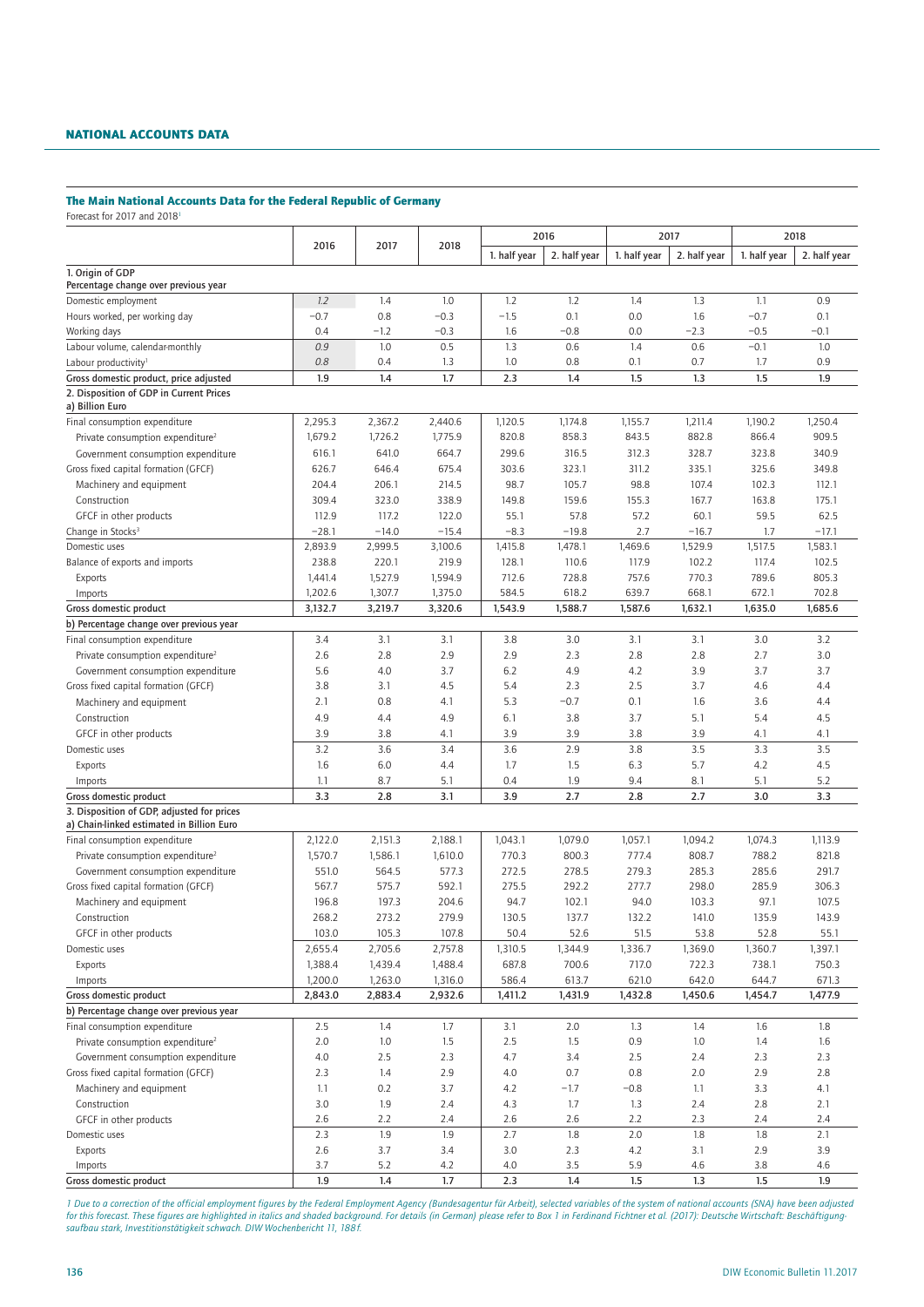### NATIONAL ACCOUNTS DATA

# continued: The Main National Accounts Data for the Federal Republic of Germany

Forecast for 2017 and 2018<sup>1</sup>

|                                                                                    |         |         |         | 2016         |              | 2017         |              | 2018         |              |
|------------------------------------------------------------------------------------|---------|---------|---------|--------------|--------------|--------------|--------------|--------------|--------------|
|                                                                                    | 2016    | 2017    | 2018    | 1. half year | 2. half year | 1. half year | 2. half year | 1. half year | 2. half year |
| 4. Price Level of National Expenditure (2010=100)                                  |         |         |         |              |              |              |              |              |              |
| Percentage change over previous year                                               |         |         |         |              |              |              |              |              |              |
| Private consumption expenditure <sup>2</sup>                                       | 0.6     | 1.8     | 1.3     | 0.5          | 0.8          | 1.8          | 1.8          | 1.3          | 1.4          |
| Government consumption expenditure                                                 | 1.5     | 1.5     | 1.4     | 1.5          | 1.4          | 1.7          | 1.4          | 1.4          | 1.4          |
| Gross fixed capital formation (GFCF)                                               | 1.5     | 1.7     | 1.6     | 1.4          | 1.6          | 1.7          | 1.7          | 1.6          | 1.5          |
| Machinery and equipment                                                            | 1.1     | 0.6     | 0.3     | 1.0          | 1.1          | 0.8          | 0.4          | 0.3          | 0.3          |
| Construction                                                                       | 1.8     | 2.5     | 2.4     | 1.7          | 2.0          | 2.3          | 2.6          | 2.5          | 2.3          |
| Exports                                                                            | $-1.0$  | 2.3     | 0.9     | $-1.2$       | $-0.8$       | 2.0          | 2.5          | 1.3          | 0.7          |
| Imports                                                                            | $-2.5$  | 3.3     | 0.9     | $-3.5$       | $-1.5$       | 3.3          | 3.3          | 1.2          | 0.6          |
| Gross domestic product                                                             | 1.4     | 1.3     | 1.4     | 1.6          | 1.3          | 1.3          | 1.4          | 1.4          | 1.4          |
| 5. Distribution of Income<br>a) Billion Euro                                       |         |         |         |              |              |              |              |              |              |
| Primary income of private household <sup>2</sup>                                   | 2,188.1 | 2,262.2 | 2,335.2 | 1,077.1      | 1,111.1      | 1,114.1      | 1,148.1      | 1,148.4      | 1,186.8      |
| Employers' social contributions                                                    | 287.3   | 299.8   | 310.4   | 139.0        | 148.3        | 145.4        | 154.4        | 150.5        | 160.0        |
| Gross wages and salaries                                                           | 1,309.2 | 1,359.6 | 1,407.9 | 624.2        | 685.0        | 649.9        | 709.8        | 672.4        | 735.5        |
| Other primary income of private households <sup>4</sup>                            | 591.6   | 602.7   | 616.9   | 313.9        | 277.8        | 318.8        | 283.9        | 325.5        | 291.4        |
| Primary income of other institutional sectors                                      | 457.1   | 459.2   | 472.4   | 216.4        | 240.6        | 215.5        | 243.7        | 221.9        | 250.4        |
| Net national income (primary income)                                               | 2,645.2 | 2,721.4 | 2,807.6 | 1,293.5      | 1,351.7      | 1,329.6      | 1,391.8      | 1,370.3      | 1,437.2      |
| Consumption of fixed capital                                                       | 552.1   | 568.4   | 586.1   | 274.4        | 277.7        | 282.6        | 285.8        | 291.2        | 294.9        |
| <b>Gross national income</b>                                                       | 3,197.3 | 3,289.8 | 3,393.7 | 1,567.9      | 1,629.4      | 1,612.2      | 1,677.6      | 1,661.5      | 1,732.2      |
| Memorandum item:                                                                   |         |         |         |              |              |              |              |              |              |
| Net national income (factor costs)                                                 | 2,338.4 | 2,407.2 | 2,485.7 | 1,141.4      | 1,197.0      | 1,173.6      | 1,233.7      | 1,210.5      | 1,275.2      |
| Property and entrepreneurial income                                                | 741.9   | 747.7   | 767.3   | 378.2        | 363.7        | 378.3        | 369.5        | 387.6        | 379.7        |
| Compensation of employees                                                          | 1,596.5 | 1,659.5 | 1,718.4 | 763.2        | 833.3        | 795.3        | 864.2        | 822.9        | 895.4        |
| b) Percentage change over previous year                                            |         |         |         |              |              |              |              |              |              |
| Primary income of private household <sup>2</sup>                                   | 3.4     | 3.4     | 3.2     | 3.7          | 3.1          | 3.4          | 3.3          | 3.1          | 3.4          |
| Employers' social contributions                                                    | 2.9     | 4.4     | 3.5     | 2.8          | 2.9          | 4.6          | 4.1          | 3.5          | 3.6          |
| Gross wages and salaries                                                           | 3.9     | 3.9     | 3.6     | 4.0          | 3.9          | 4.1          | 3.6          | 3.5          | 3.6          |
| Other primary income of private households <sup>4</sup>                            | 2.4     | 1.9     | 2.3     | 3.5          | 1.2          | 1.6          | 2.2          | 2.1          | 2.6          |
| Primary income of other institutional sectors                                      | 2.5     | 0.5     | 2.9     | 7.5          | $-1.7$       | $-0.4$       | 1.3          | 3.0          | 2.7          |
| Net national income (primary income)                                               | 3.2     | 2.9     | 3.2     | 4.3          | 2.2          | 2.8          | 3.0          | 3.1          | 3.3          |
| Consumption of fixed capital                                                       | 3.1     | 2.9     | 3.1     | 2.9          | 3.2          | 3.0          | 2.9          | 3.0          | 3.2          |
| Gross national income                                                              | 3.2     | 2.9     | 3.2     | 4.1          | 2.3          | 2.8          | 3.0          | 3.1          | 3.3          |
| Memorandum item:                                                                   |         |         |         |              |              |              |              |              |              |
| Net national income (factor costs)                                                 | 3.3     | 2.9     | 3.3     | 4.3          | 2.4          | 2.8          | 3.1          | 3.1          | 3.4          |
| Property and entrepreneurial income                                                | 2.5     | 0.8     | 2.6     | 5.5          | $-0.5$       | 0.0          | 1.6          | 2.5          | 2.8          |
| Compensation of employees                                                          | 3.7     | 3.9     | 3.5     | 3.8          | 3.7          | 4.2          | 3.7          | 3.5          | 3.6          |
| 6. Income and Expenditure of Private Households<br>a) Billion Euro                 |         |         |         |              |              |              |              |              |              |
| Mass income                                                                        | 1,294.6 | 1,340.9 | 1,384.5 | 622.0        | 672.6        | 647.6        | 693.4        | 668.1        | 716.4        |
| Net wages and salaries                                                             | 866.4   | 897.5   | 928.3   | 409.2        | 457.2        | 425.3        | 472.2        | 439.5        | 488.8        |
| Social benefits                                                                    | 542.7   | 562.2   | 579.4   | 269.6        | 273.1        | 281.2        | 281.0        | 289.7        | 289.7        |
| less levies on social benefits                                                     | 114.5   | 118.7   | 123.2   | 56.8         | 57.7         | 58.9         | 59.8         | 61.1         | 62.1         |
| Other primary income <sup>4</sup>                                                  | 591.6   | 602.7   | 616.9   | 313.9        | 277.8        | 318.8        | 283.9        | 325.5        | 291.4        |
| Other transfers received (net) <sup>5</sup>                                        | $-72.8$ | $-75.9$ | $-78.8$ | $-35.9$      | $-36.8$      | $-37.6$      | $-38.3$      | $-39.1$      | $-39.7$      |
| Disposible income                                                                  | 1,813.5 | 1,867.8 | 1,922.5 | 899.9        | 913.5        | 928.7        | 939.0        | 954.5        | 968.0        |
| Memorandum item:                                                                   |         |         |         |              |              |              |              |              |              |
| Adjustment for the change in net equity<br>of households in pension funds reserves | 48.5    | 48.8    | 49.2    | 24.0         | 24.5         | 24.2         | 24.7         | 24.3         | 24.8         |
| Private consumption expenditure                                                    | 1,679.2 | 1,726.2 | 1,775.9 | 820.8        | 858.3        | 843.5        | 882.8        | 866.4        | 909.5        |
| Saving                                                                             | 182.8   | 190.4   | 195.8   | 103.1        | 79.7         | 109.4        | 81.0         | 112.4        | 83.4         |
| Saving ratio in % <sup>6</sup>                                                     | 9.8     | 9.9     | 9.9     | 11.2         | 8.5          | 11.5         | 8.4          | 11.5         | 8.4          |
| b) Percentage change over previous year                                            |         |         |         |              |              |              |              |              |              |
| Mass income                                                                        | 3.5     | 3.6     | 3.2     | 3.4          | 3.5          | 4.1          | 3.1          | 3.2          | 3.3          |
| Net wages and salaries                                                             | 3.7     | 3.6     | 3.4     | 4.0          | 3.4          | 3.9          | 3.3          | 3.3          | 3.5          |
| Social benefits                                                                    | 3.2     | 3.6     | 3.1     | 2.5          | 3.9          | 4.3          | 2.9          | 3.0          | 3.1          |
| less levies on social benefits                                                     | 3.6     | 3.7     | 3.8     | 3.2          | 4.1          | 3.6          | 3.7          | 3.7          | 3.8          |
| Other primary income <sup>4</sup>                                                  | 2.4     | 1.9     | 2.3     | 3.5          | 1.2          | 1.6          | 2.2          | 2.1          | 2.6          |
| Disposible income                                                                  | 2.9     | 3.0     | 2.9     | 3.1          | 2.7          | 3.2          | 2.8          | 2.8          | 3.1          |
| Private consumption expenditure                                                    | $2.6\,$ | 2.8     | 2.9     | 2.9          | 2.3          | 2.8          | 2.8          | 2.7          | 3.0          |
|                                                                                    | 4.5     | 4.2     | 2.9     | 3.6          | 5.9          | 6.2          | 1.6          | 2.7          | 3.0          |
| Saving                                                                             |         |         |         |              |              |              |              |              |              |

*1 Due to a correction of the official employment figures by the Federal Employment Agency (Bundesagentur für Arbeit), selected variables of the system of national accounts (SNA) have been adjusted for this forecast. These figures are highlighted in italics and shaded background. For details (in German) please refer to Box 1 in Ferdinand Fichtner et al. (2017): Deutsche Wirtschaft: Beschäftigungsaufbau stark, Investitionstätigkeit schwach. DIW Wochenbericht 11, 188f.*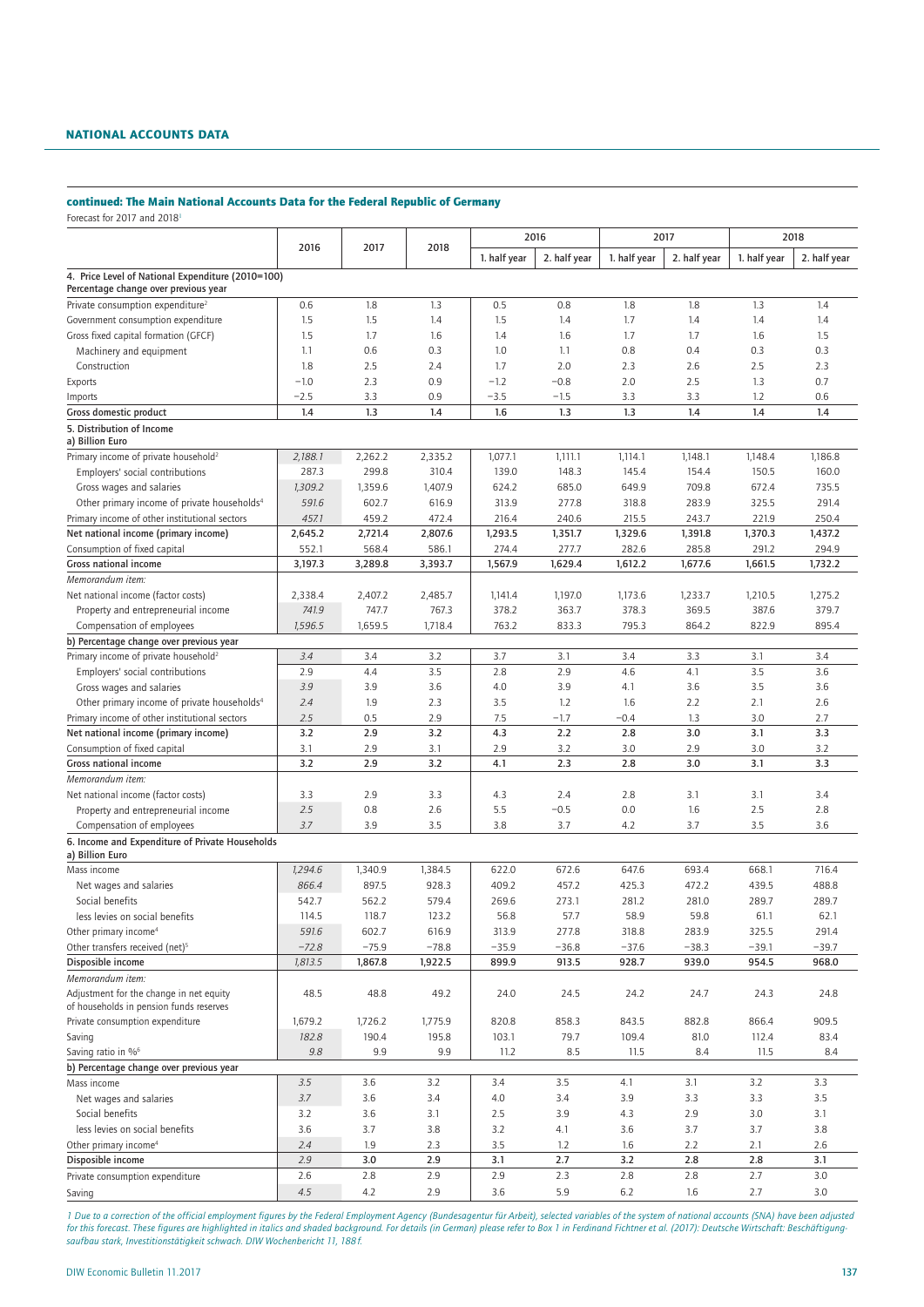# NATIONAL ACCOUNTS DATA

### continued: The Main National Accounts Data for the Federal Republic of Germany

Forecast for 2017 and 2018<sup>1</sup>

|                                                                         |               |            |               |                | 2016          |                | 2017         |               | 2018          |
|-------------------------------------------------------------------------|---------------|------------|---------------|----------------|---------------|----------------|--------------|---------------|---------------|
|                                                                         | 2016          | 2017       | 2018          | 1. half year   | 2. half year  | 1. half year   | 2. half year | 1. half year  | 2. half year  |
| 7. Government Revenues and Expenditures <sup>8</sup><br>a) Billion Euro |               |            |               |                |               |                |              |               |               |
| Revenues                                                                |               |            |               |                |               |                |              |               |               |
| Taxes                                                                   | 731.2         | 744.8      | 767.1         | 364.9          | 366.3         | 373.1          | 371.7        | 384.6         | 382.5         |
| direct taxes                                                            | 396.8         | 402.7      | 417.1         | 199.4          | 197.4         | 203.5          | 199.2        | 211.1         | 206.0         |
| indirect taxes                                                          | 334.4         | 342.1      | 350.1         | 165.5          | 168.9         | 169.6          | 172.5        | 173.5         | 176.5         |
| Net social contributions                                                | 523.1         | 545.3      | 564.9         | 253.3          | 269.8         | 264.9          | 280.4        | 274.3         | 290.7         |
| Property income                                                         | 18.0          | 16.5       | 18.7          | 10.0           | 8.0           | 8.5            | 8.0          | 10.6          | 8.0           |
| Other transfers                                                         | 19.3          | 19.6       | 19.8          | 9.3            | 10.0          | 9.4            | 10.2         | 9.5           | 10.3          |
| Capital transfers                                                       | 15.3          | 12.0       | 11.2          | 7.6            | 7.7           | 5.1            | 6.9          | 4.6           | 6.6           |
| Sales                                                                   | 104.3         | 107.3      | 110.4         | 49.1           | 55.2          | 50.5           | 56.7         | 52.0          | 58.4          |
| Other subsidies                                                         | 0.2           | 0.2        | 0.2           | 0.1            | 0.1           | 0.1            | 0.1          | 0.1           | 0.1           |
| <b>Total revenues</b>                                                   | 1,411.4       | 1,445.6    | 1,492.4       | 694.3          | 717.1         | 711.5          | 734.1        | 735.7         | 756.7         |
| Expenditures                                                            |               |            |               |                |               |                |              |               |               |
| Intermediate consumption                                                | 151.7         | 155.9      | 160.9         | 69.4           | 82.3          | 71.5           | 84.4         | 73.8          | 87.2          |
| Compensation of employees                                               | 235.8         | 242.7      | 249.0         | 113.3          | 122.4         | 116.9          | 125.8        | 119.9         | 129.1         |
| Social benefits in kind                                                 | 268.1         | 283.2      | 297.1         | 133.3          | 134.8         | 140.9          | 142.3        | 147.7         | 149.4         |
| Property income (interests)                                             | 43.4          | 41.9       | 41.9          | 21.6           | 21.8          | 20.9           | 21.0         | 20.9          | 21.0          |
| Subsidies                                                               | 27.6          | 27.9       | 28.2          | 13.4           | 14.2          | 13.6           | 14.3         | 13.7          | 14.5          |
| Social benefits                                                         | 487.7         | 505.2      | 520.8         | 242.2          | 245.5         | 252.6          | 252.6        | 260.3         | 260.5         |
| Other transfers                                                         | 74.6          | 76.9       | 83.3          | 39.4           | 35.2          | 40.0           | 36.9         | 40.5          | 42.8          |
| Gross capital formation                                                 | 66.5          | 70.5       | 72.0          | 28.8           | 37.7          | 30.3           | 40.3         | 31.2          | 40.8          |
| Capital transfers                                                       | 33.5          | 32.2       | 31.8          | 15.1           | 18.4          | 13.5           | 18.7         | 13.3          | 18.5          |
| Acquisitions less disposals of non-financial<br>non-produced assets     | $-1.3$        | $-5.2$     | $-1.4$        | $-0.5$         | $-0.8$        | $-4.4$         | $-0.8$       | $-0.6$        | $-0.8$        |
| Other taxes on production                                               | 0.2           | 0.2        | 0.2           | 0.1            | 0.1           | 0.1            | 0.1          | 0.1           | 0.1           |
| <b>Total expenditures</b>                                               | 1,387.7       | 1,431.4    | 1,483.8       | 676.1          | 711.6         | 695.8          | 735.6        | 720.8         | 763.0         |
| Balance                                                                 | 23.7          | 14.3       | 8.6           | 18.2           | 5.5           | 15.8           | $-1.5$       | 14.9          | $-6.3$        |
| b) Percentage change over previous year                                 |               |            |               |                |               |                |              |               |               |
| Revenues                                                                |               |            |               |                |               |                |              |               |               |
| Taxes                                                                   | 4.5           | 1.9        | 3.0           | 4.8            | 4.2           | 2.2            | 1.5          | 3.1           | 2.9           |
| direct taxes                                                            | 6.5           | 1.5        | 3.6           | 5.8            | 7.2           | 2.1            | 0.9          | 3.7           | 3.4           |
| indirect taxes                                                          | 2.1           | 2.3        | 2.3           | 3.5            | 0.8           | 2.4            | 2.2          | 2.3           | 2.3           |
| Net social contributions                                                | 4.5           | 4.2        | 3.6           | 4.3            | 4.6           | 4.6            | 3.9          | 3.5           | 3.7           |
| Property income                                                         | $-17.5$       | $-8.4$     | 13.2          | $-19.8$        | $-14.5$       | $-15.0$        | $-0.2$       | 25.2          | 0.5           |
| Other transfers                                                         | $-0.9$        | 1.3        | 1.3<br>$-6.6$ | 3.1            | $-4.3$        | 1.4            | 1.3          | 1.4<br>$-8.9$ | 1.3<br>$-5.0$ |
| Capital transfers                                                       | 25.7          | $-21.4$    | 2.9           | 46.0           | 10.6          | $-32.9$<br>2.9 | $-10.1$      |               |               |
| Sales                                                                   | 3.9<br>$-7.6$ | 2.9<br>0.0 | 0.0           | 3.6<br>$-10.3$ | 4.2<br>$-5.5$ | 0.0            | 2.9<br>0.0   | 2.9<br>0.0    | 2.9<br>0.0    |
| Other subsidies<br><b>Total revenues</b>                                | 4.2           | 2.4        | 3.2           | 4.4            | 4.0           | 2.5            | 2.4          | 3.4           | 3.1           |
|                                                                         |               |            |               |                |               |                |              |               |               |
| Ausgaben<br>Vorleistungen                                               | 8.7           | 2.8        | 3.2           | 10.1           | 7.6           | 3.1            | 2.6          | 3.2           | 3.2           |
| Arbeitnehmerentgelte                                                    | 3.1           | 2.9        | 2.6           | 3.2            | 3.0           | 3.1            | 2.7          | 2.6           | 2.6           |
| Soziale Sachleistungen                                                  | 6.2           | 5.6        | 4.9           | 7.0            | 5.4           | 5.7            | 5.6          | 4.9           | 5.0           |
| Vermögenseinkommen (Zinsen)                                             | $-8.3$        | $-3.5$     | 0.0           | $-10.6$        | $-5.8$        | $-3.5$         | $-3.5$       | 0.0           | 0.1           |
| Subventionen                                                            | 0.2           | 1.1        | 1.0           | $-3.2$         | 3.7           | 1.2            | 1.0          | 1.1           | 1.0           |
| Monetäre Sozialleistungen                                               | 3.5           | 3.6        | 3.1           | 2.7            | 4.4           | 4.3            | 2.9          | 3.1           | 3.1           |
| Sonstige laufende Transfers <sup>9</sup>                                | $-0.6$        | 2.2        | 6.4           | $-1.8$         | 1.2           | 0.6            | 1.7          | 0.5           | 5.9           |
| Bruttoinvestitionen                                                     | 3.5           | 6.1        | 2.1           | 7.2            | $0.8\,$       | 5.2            | 6.8          | 3.2           | 1.3           |
| Vermögenstransfers <sup>9</sup>                                         | 3.8           | $-1.3$     | $-0.4$        | 2.4            | 1.4           | $-10.1$        | 1.3          | $-1.9$        | $-0.9$        |
| Nettozugang an nichtproduzierten<br>Vermögensgegenständen <sup>9</sup>  | 0.5           | $-3.9$     | 3.8           | 0.6            | $-0.1$        | $-3.9$         | $0.0\,$      | 3.8           | 0.0           |
| Sonstige Produktionsabgaben <sup>9</sup>                                | $0.0\,$       | $0.0\,$    | $0.0\,$       | 0.0            | $0.0\,$       | 0.0            | 0.0          | 0.0           | 0.0           |
| Expenditures                                                            | 4.0           | 3.1        | 3.7           | 3.9            | 4.2           | 2.9            | 3.4          | 3.6           | 3.7           |

4 Entrepreneurial income/operating surplus and received minus paid asset income.<br>5 Transfers, received minus paid.<br>6 Current saving as percentage of disposable income *2 Including private organizations without pecuniary reward. 5 Transfers, received minus paid. 3 Including net increase in valuables. 6 Current saving as percentage of disposable income*

*Sources: Federal Statistical Office (Fachserie 18: Volkswirtschaftliche Gesamtrechnungen); Forecast by DIW Berlin.*

© DIW Berlin 2017